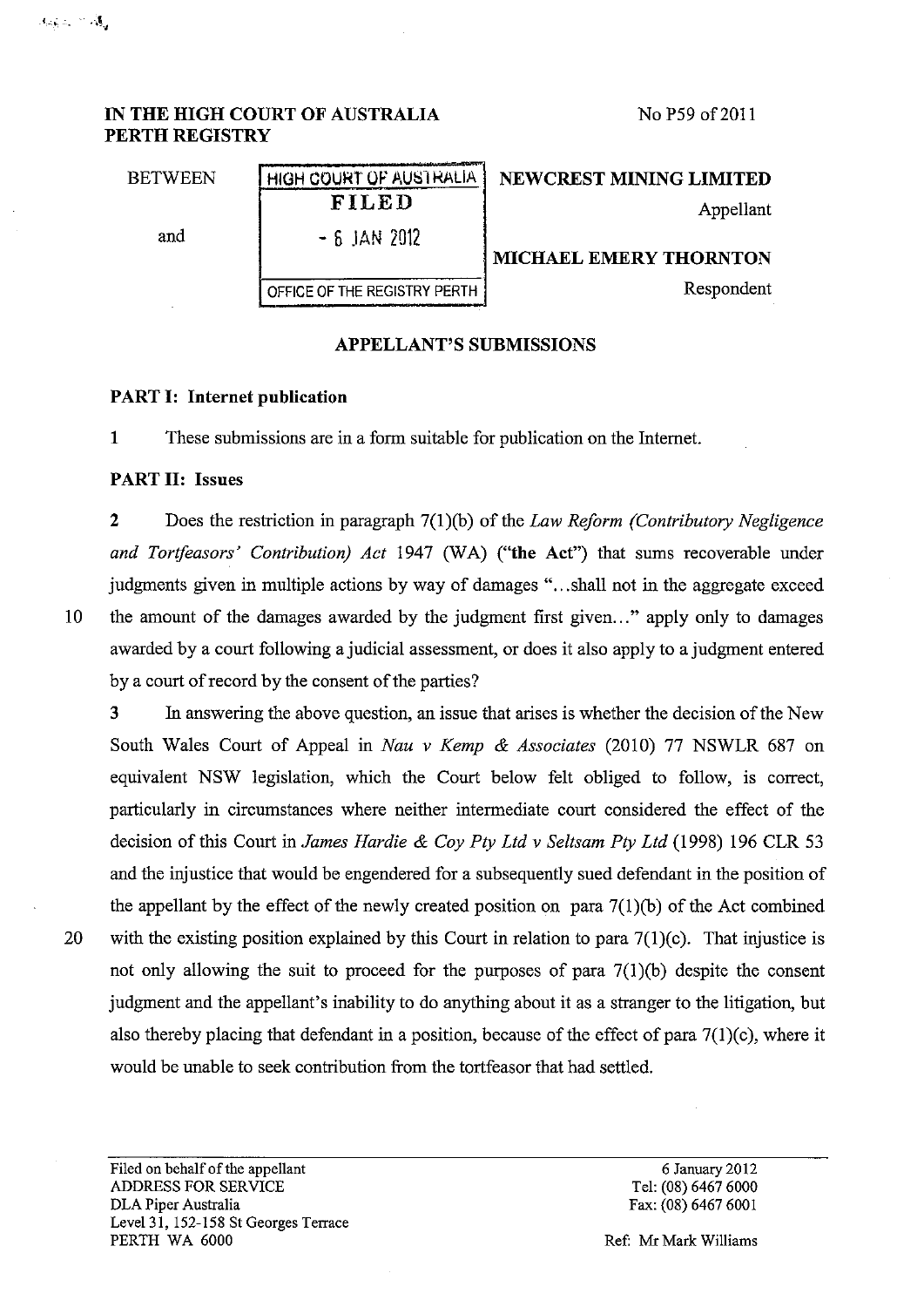### PART III: Section 78B of the *Judiciary Act* 1903 (Cth)

4 Consideration has been given to the question whether notice pursuant to sec 78B of the *Judiciary Act* 1903 (Cth) should be given with the conclusion that it is not necessary.

### PART IV: Citations

5 The reasons for judgment of Deputy Registrar Hewitt are reported at (2009) 67 SR *(WA) 63. The reasons for judgment of Mazza DCJ are not reported. The Internet citation is* [2010] WADC 61. The reasons for judgment of the Court of Appeal of the Supreme Court of Western Australia are also not reported. The Internet citation is [2011] WASCA 92.

### PART V: Facts

10 6 The respondent allegedly suffered injuries to his left leg in a workplace accident that occurred at the Telfer mine site. He was not employed by the appellant, but by Simon Engineering Pty Ltd ("Simon Engineering"). In 2004, the respondent issued a writ against Simon Engineering claiming damages for negligence and/or breach of statutory duty to compensate him for his injuries, which he suffered in the course of his employment. That action was settled, and a consent judgment for \$250,000 in addition to workers' compensation payments and costs was entered on 31 May 2007: (CA [2]).

7 The consent judgment was, relevantly, in the following terms (CA [2]):

It is this day adjudged that judgment be ... entered for the Plaintiff against the Defendant for the sum of \$250,000 exclusive of weekly payments made to date ... plus legal costs ...

8 Simon Engineering satisfied the judgment: (CA [3]).

9 In the following year, the respondent issued a writ of summons against the appellant. The appellant was the owner and operator of the mine site. The respondent sought damages from the appellant for the same injury, based on an alleged failure to provide a reasonably safe worksite and because of the alleged failure by the site nurse employed by the appellant to treat the respondent's injuries properly: (CA [4]).

10 If the appellant was liable, then the appellant and Simon Engineering were concurrent tortfeasors:  $(CA [4]).$ 

11 In his filed particulars of damage, the respondent reduced the damages claimed against 30 the appellant by \$250,000 on account of "settlement monies received": (CA [5]).

12 On 11 May 2009, the applicant applied to Deputy Registrar Hewitt of the District Court of Western Australia for summary judgment pursuant to 0 16 of the *Rules of the Supreme Court* 1971 *(lNA).* The Deputy Registrar granted the application on the ground that the

20

 $\mathbf{L}$ 

 $\mathbf{t}_{\mathbf{r}}$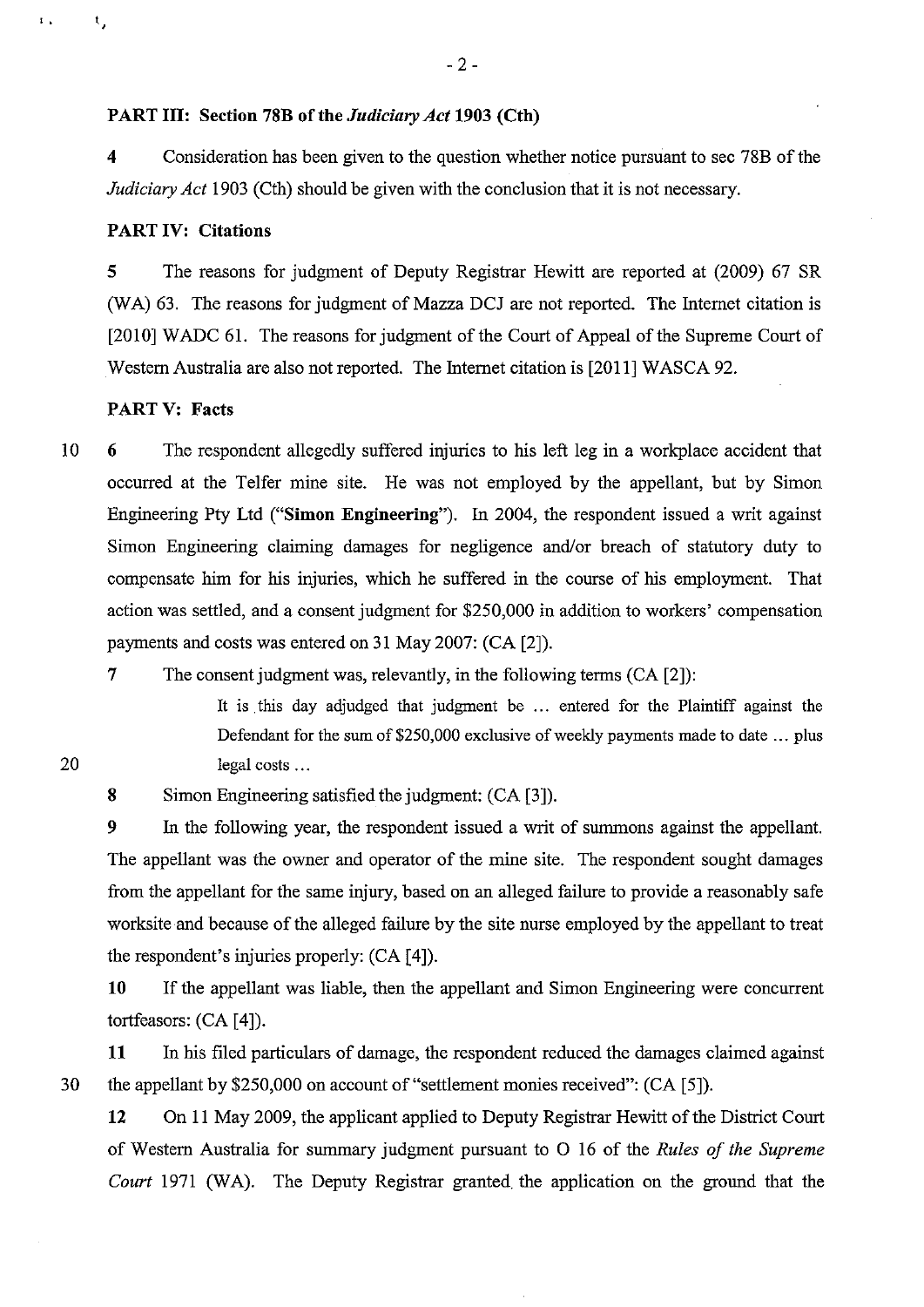respondent had already been compensated for his injury by the consent judgment with Simon Engineering and para  $7(1)(b)$  of the Act precluded the recovery of further damages from the respondent: (CA [6]).

**13** The respondent appealed to Mazza DCJ in the District Court of Western Australia against the order for summary judgment. That appeal proceeded by way of a hearing de novo: (CA [7]). Mazza DCJ dismissed the respondent's appeal on the basis that the "position was so clear" that the respondent's writ was frivolous or vexatious because para 7(1)(b) of the Act applied and any success on the writ would be of no value: (Mazza DCJ [35]-[36]).

*t* • I <sup>I</sup>

**14** The respondent's appeal to the Court of Appeal of the Supreme Court of Western 10 Australia was successful. That Court (Pullin and Murphy JJA, Murray J) decided to follow the decision of Court of Appeal of the Supreme Court of New South Wales in *Nau v* Kemp, despite disagreeing with aspects of the reasoning, on the basis that it was not plainly wrong when it decided that the equivalent NSW legislation did not treat consent judgments as "awarding damages by judgment": (CA [29]).

### **PART** VI: **Argument**

**15** It is well understood that the provisions of sub-section 7(1) of the Act and its equivalents, stemming as they do from sub-section 6(1) of the *Law Reform (Married Women and Tortfeasors) Act* 1935 (UK), have not "...yielded any clear answer to those who have sought in its terms solutions of the not inconsiderable number of problems that arise from its 20 operation": *Bitumen* & *Oil Refineries (Aust) Ltd v Commissioner for Government Transport*  (1955) 92 CLR 200 at 211-212. The present issue stems from, with respect, a failure by the intermediate court in *Nau v Kemp* and in the present proceedings to appreciate the full context of the "hard" case that was presented by the problem before them of reconciling the existing interpretation of the other sub-paragraphs of the legislation with the immediate question presented cf *James Hardie* at 60-61 [11] per Gaudron and Gurnmow JJ.

- 16 Paragraph 7(1)(b) of the Act provides:
	- (1) Subject to Part IF of the *Civil Liability Act 2002,* where damage is suffered by any person as the result of a tort $-$

30

(b) if more than one action is brought in respect of that damage by or on behalf of the person by whom it was suffered ... against tortfeasors liable in respect of the damage (whether as joint tortfeasors or otherwise) the sums recoverable under the judgments given in those actions by way of damages shall not in the aggregate exceed the amount of the damages awarded by the judgment first given: and in any of those actions, other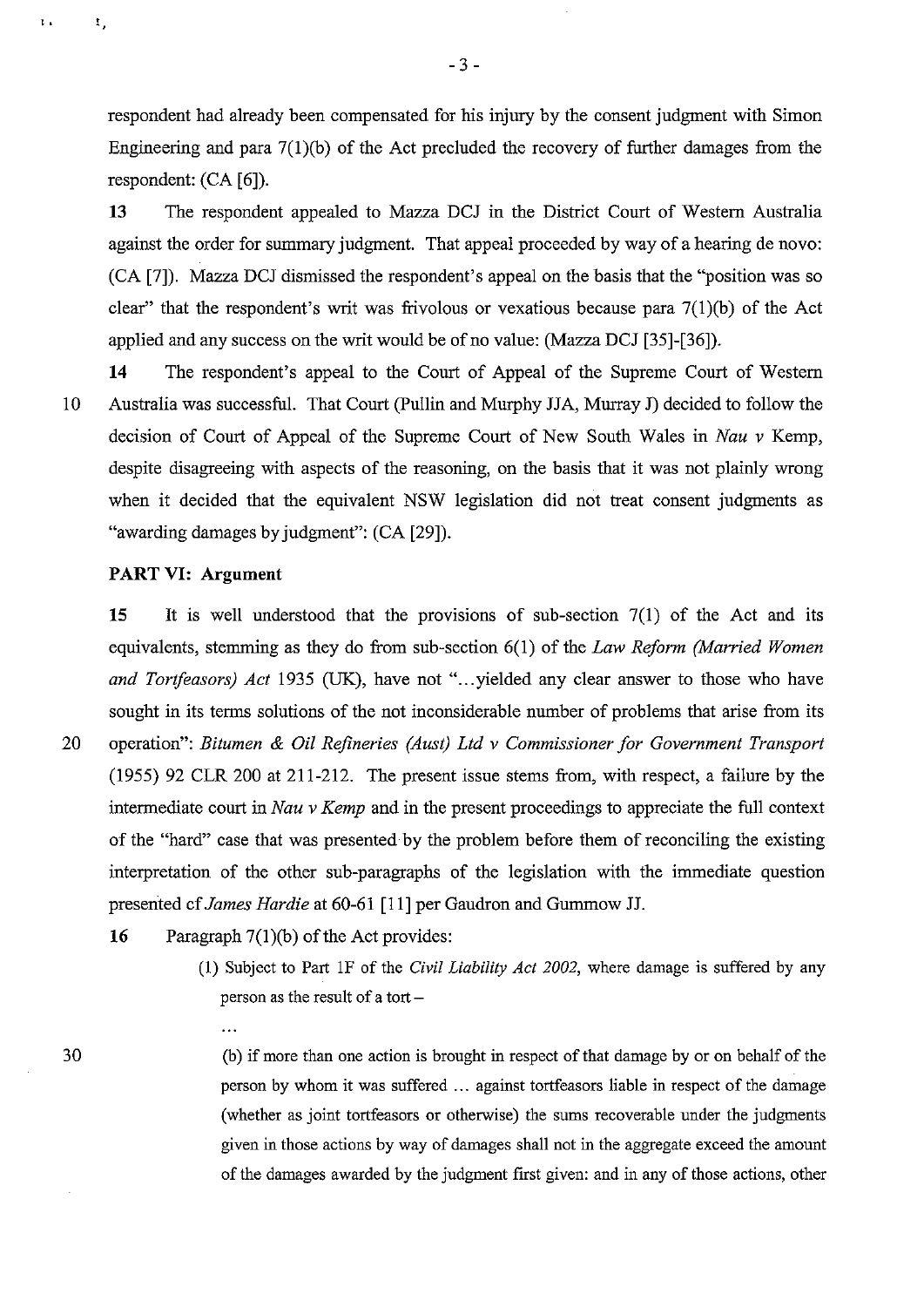than that in which the judgment is first given, the plaintiff shall not be entitled to costs unless the Court is of the opinion that there was reasonable ground for bringing the action.

17 Sub-section 7(1) of the Act has relevantly identical analogues in New South Wales, Queensland and the Northern Territory, see *Law Reform (Miscellaneous Provisions) Act* 1946 (NSW), sub-s 5(1); *Law Reform Act* 1995 (Qld), sec 6; *Law Reform (Miscellaneous Provisions) Act* 1956 (NT), sec 12.

18 The narrow question upon which this case, and *Nau v Kemp,* turned was whether the 10 phrase "... damages awarded by the judgment first given..." in para 7(1)(b) is apt to include within its scope the entry of judgment by consent, or whether, for some reason, the legislative language compels the result that consent judgments should be treated differently than they would ordinarily be, and should stand outside the statute, deprived of their usual equivalent force and effect to a judgment entered after a judicial assessment of the merits.

19 ln circumstances where the NSW Court of Appeal in *Nau v Kemp* accepted that the meaning of the NSW equivalent of para 7(1)(b) of the Act was ambiguous, there is no reason to deprive a consent judgment of the force and effect that it would normally enjoy, not only generally in the law, but specifically in relation to paras  $7(1)(a)$  and  $7(1)(c)$  of the same legislation. To hold that the word "award" means "after a judicial determination on the merits" 20 because such a construction, although not inevitable, would better promote the purposes of the legislation is not, with respect, sound.

20 The reasoning of the three judges in *Nau v Kemp* was lengthy and disparate, but the relevant present issue was only part of what was before them. Justice McColl had as the basis of her reasoning the view that the legislation should be construed so as not to discourage the settlement of actions and that a sum received by way of consent judgment might not reflect the full amount of the plaintiff's loss: 704-705 [75]-[79]. In reaching that decision, not only did her Honour (in common with all the judges) not consider the relevant effect of *James Hardie,*  but she relied on the reasoning of this Court in *Baxter v Obacelo Pty Ltd* (2001) 205 CLR 635 on the deed of settlement aspect of that case to support her interpretation of para  $5(1)(b)$ , 30 notwithstanding the fact that the two issues in *Baxter* were clearly identified by this Court as being separate.

21 Justice Campbell accepted that the phrase "damages awarded by the judgment first given" was ambiguous but that he had a preference for the view that it required active judicial assessment from his reading of the dictionary definitions of "award", and his Honour was

 $\mathbf{r}$  .

 $\mathbf{r}_{\mathrm{a}}$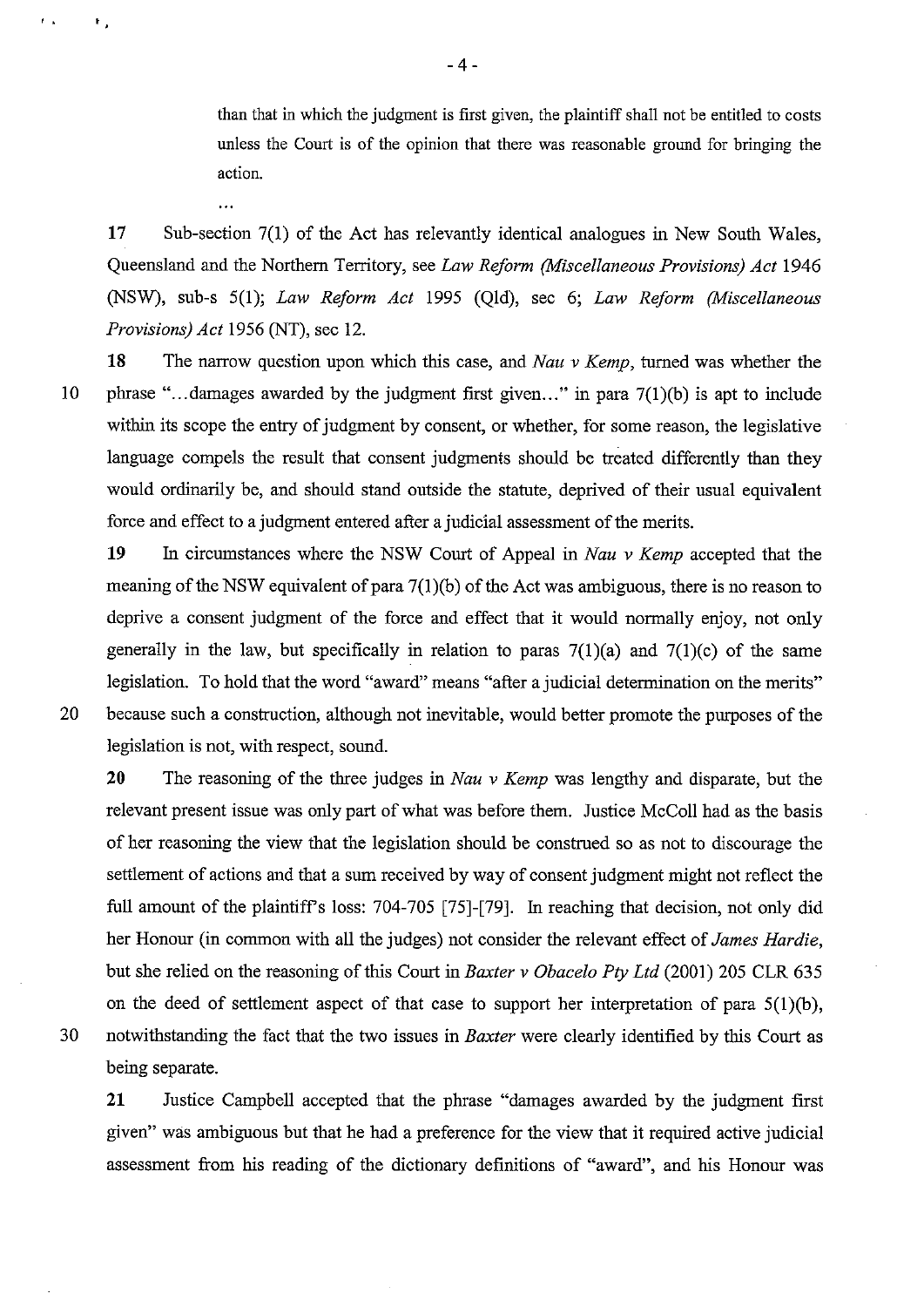assisted in reaching that conclusion by the policy consideration supposedly expressed in *Baxter v Obacelo* that a settlement may not reflect full compensation for the plaintiff and settlements should not be discouraged. However, had his Honour considered the consequences of *James Hardie* it would, it is suggested with respect, cast a different complexion on the purported injustice of discouraging settlements. Sackville AJA agreed with Campbell JA that the provision had the potential to cause hardship to the plaintiff if it applied to consent judgments.

22 All that this construction promotes is a multiplicity of actions, which the legislation should be reducing, and was an aim of this paragraph: *Baxter v Obacelo Pty Ltd* (2001) 205 CLR 635 at 651-652 [31]-[32] per Gleeson CJ and Callinan J. A plaintiff is, on the reasoning 10 applied in the Court below, free to adopt a scatter gun approach to litigation against potential concurrent tortfeasors, knowing full well that a consent judgment procured will be no bar to further pursuing others, and always seeking to improve their position with each defendant.

23 Moreover, as will be discussed below, the lack of appreciation for the injustice caused to the subsequent defendant caused the intermediate courts to view the issue through the prism only of potential injustice to plaintiffs, without a recognition of the real, concrete injustice that would be suffered by the unaware subsequent defendant by allowing this interpretation to prevail and act in concert with *James Hardie.* 

24 Too much is made of the word "awarded" (and with an incorrect conclusion) without proper consideration being given to the pervasiveness with which consent judgments stand in 20 the same position as a judgment arising from judicial determination on the merits. The terms of the present consent judgment, that the matter has been "adjudged", are no different than the consent judgment in *Chamberlain v Deputy Federal Commissioner of Taxation* (1988) 164 CLR 502. Equally, for the purposes of legislation, a person can be found to have been "held liable by a judgment" to a certain quantum on a consent judgment: *Aer Lingus plc v Gildacroft* Ltd <sup>[2006]</sup> 2 All ER 290 (EWCA). There is never a concern expressed that consent judgments entered by the Court speak of the matter having been "adjudged" or the person "held liable" even though there has not been a hearing. Further, there is no reason why a consent judgment should not be thought to have "awarded" damages. In the United States, consent judgments are commonly spoken of as "awarding" damages: see e.g. *Leventhal v American Discount*  30 *Corporation* 11 Mass App Ct 959 (1981); *Kirkley v Jones* 250 Ga App 113 (2001). Further, the Supreme Court of the United States, in construing the phrase "prevailing party'' for the

purposes of awarding costs to a litigant under legislation (displacing the normal American rule that each party pay its own costs) because someone has been successful in securing damages has seen no difference between a judicial determination on the merits or a settlement agreement

..

١,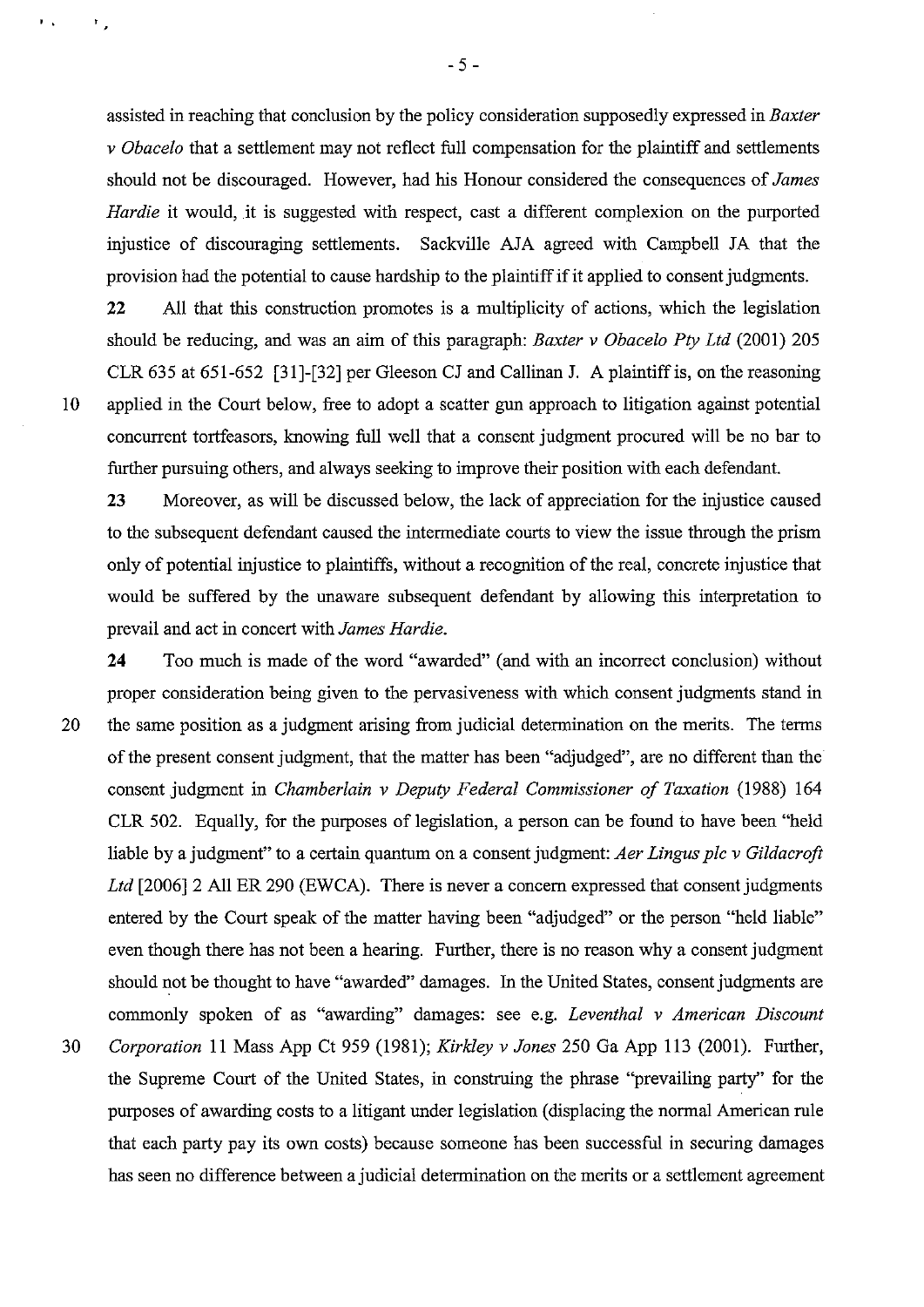enforced through a consent decree: *Buckhannon Board* & *Care Home Inc v West Virginia Department of Health and Human Resources* 532 US 598 (2001). An arbitral "award" produced by consent has also been considered efficacious: *Haydock v Goodier* [1921] 2 KB 384.

**25** Also, whilst the Court in *Nau v Kemp* did not appear to think that a consent judgment was a product of a 'judicial decision" see e.g. 716 [132], this Court in *Amaca Pty Ltd v New South Wales* (2003) 199 ALR 596 at 600 [18]; 77 ALJR 1509 described a judicial determination in the context of the legislation as being by consent or otherwise. The intermediate courts dealing with the present issue did not consider that, but more importantly, 10 did not consider the relevance of the fact that a person in the position of the present appellant is ignorant of the proceedings and unable to avail themselves of a right to be heard in opposition to the entry of consent judgment. Indeed, in the present case, the consent judgement between the respondent and Simon Engineering was executed before the writ of summons against Simon Engineering was even filed. Therefore, a person in the position of the appellant would have no realistic hope of being heard in opposition to such a process.

**26** The Second Reading Speech that introduced the NSW provision (Parliamentary Debates, Legislative Assembly, 20 March 1946, 2806 at 2808-2809) gave the reason for the introduction of the provision that it was a limitation on "the power that is given a plaintiff to sue a second defendant, where he has recovered judgment against the first". The concern is not

- 20 with a court "awarding" the damages but to ensure that the previous position that obtained at common law with respect to joint tortfeasors was eradicated viz that even if a plaintiff did not recover judgment he or she would still be unable to pursue others. It is also worth remembering that the legislation removed a common law right in respect of *concurrent*  tortfeasors (such as was alleged in the present case), where before its enactment an entry of judgment in an action against one concurrent tortfeasor was no bar to a plaintiff pursuing actions against other concurrent tortfeasors: *Bryanston Finance Ltd v de Vries* [1975] QB 703 at 730. The provision is certainly not beneficial in respect of the "rights" of plaintiffs pursuing concurrent tortfeasors.
- 

'·

ň,

27 There is also no reason why consent judgments should be recognised under para  $7(1)(c)$ 30 but not under para 7(1)(b). The two paragraphs of the same sub-section should be construed harmoniously. Consent judgments have been held effective by this court to satisfy para (c) on both its first limb of "any tortfeasor liable": *Thompson v Australian Capital Television Pty Ltd*  (1996) 186 CLR 574 at 616-617 per Gummow **J;** and in respect of the second limb "tortfeasor who is, or would if sued have been, liable": *James Hardie* & *Co Pty Ltd v Seltsam Pty Ltd*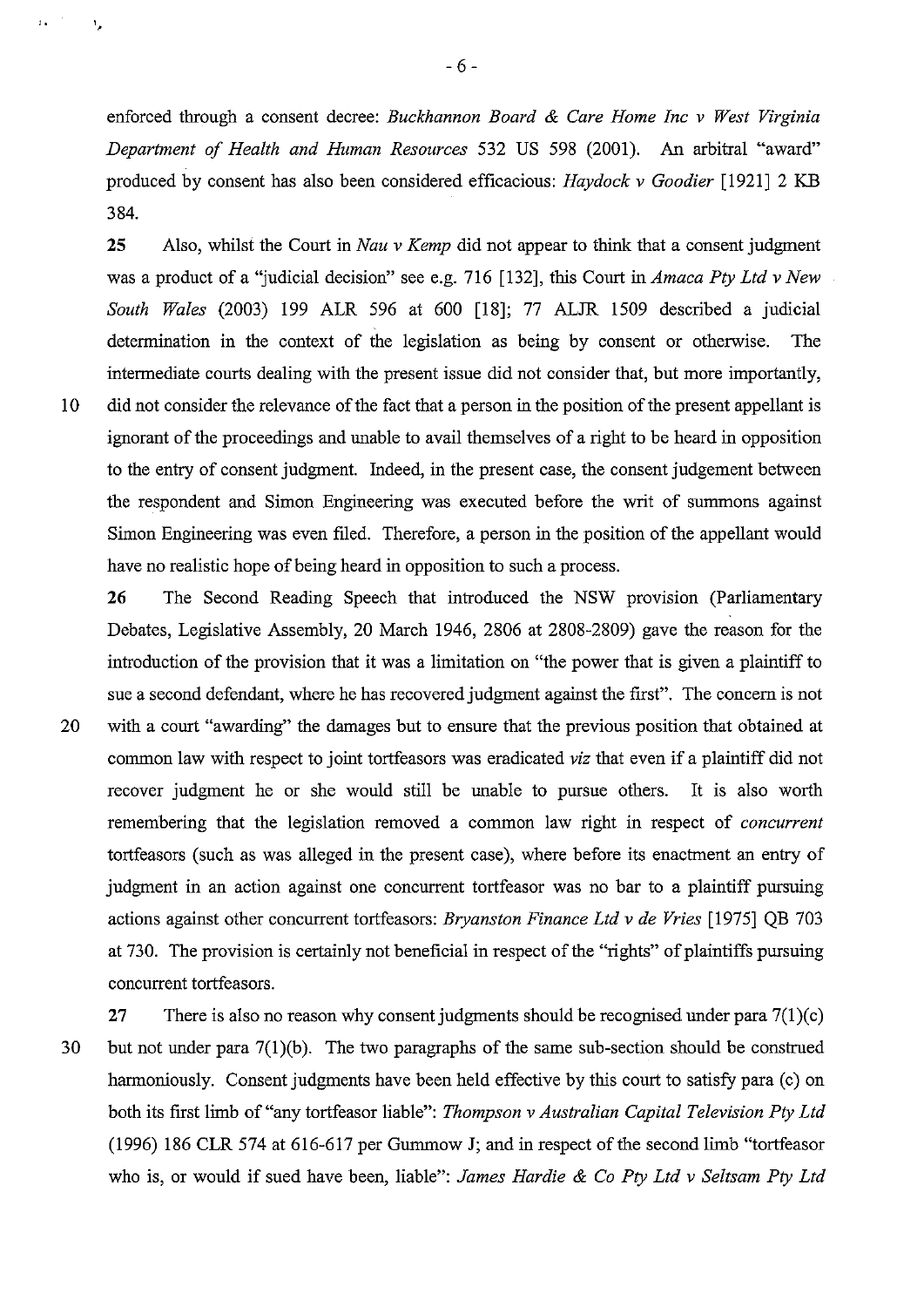(1998) 196 CLR 53 at [41] per Gaudron, Gummow and Callinan JJ. Likewise, consent judgments satisfy "liability" for the purposes of para (a).

28 The reasoning of the three members of the Court of Appeal of New South Wales in *Nau v Kemp* was disparate. As the Court below held at [25], one of its central planks lacked cogency, that an alternate construction would discourage settlement. Indeed, the focus should be on the very opposite, the discouraging of multiple actions to force settlements.

29 Once it is accepted that properly advised parties will not be discouraged from settling, it starkly brings into focus the real injustice created. The decision of this Court in *James Hardie*  has the result that the appellant would never be able to pursue Simon Engineering for 10 contribution. This applies in any case, even if the plaintiff has deteriorated between the first · and second suit, increasing his or her damages, and in any contribution action the first defendant would have been held to have had greater responsibility for the damage to the plaintiff. The second defendant will never be justly compensated for the burden it may now have to bear, because it may never seek contribution from the first defendant. If the first defendant settled before the nature of the plaintiff's injuries had been fully realised, or their scope properly understood, a subsequent defendant may bear an unjust burden by paying a wholly disproportionate amount of the plaintiff's damages. Further, as mentioned above, a defendant in the position of the appellant had no opportunity to be heard or avoid the result as it was not on notice of the claim, let alone the consent judgment, against Simon Engineering.

 $\mathbf{r}$  .

 $\mathbf{r}_{\text{in}}$ 

20 30 This drastic consequence of depriving consent judgments of their usual operation defeats equality between debtors (where one debtor has the relevant knowledge and power) where, properly advised, there will be no injustice suffered by the relevant plaintiff.

31 It is of importance that the intermediate judgments overturned a practice in the District Courts of both jurisdictions where the judges of those Courts who are exposed on a daily basis to the nature of this type of legislation must have seen its purpose as being promoted by equivalent recognition being given to the entry of judgment by consent as to that of a judicial assessment of damages.

32 Indeed, there is dicta in England and Wales (not referred to in the intermediate courts) on the pre-amended and therefore analogous legislation in that jurisdiction that consent 30 judgments will not preclude subsequent actions for contribution against concurrent tortfeasors: *Dutton v Bognar Regis UDC* [1972]1 QB 373 at 399 per Sachs LJ. The same result is reached in the American States as a matter of policy (of course, in the absence of analogous legislation, but the policy point remains relevant) see e.g. *Michelucci v Bennett* 335 NYS 2d 967 (1972) (New York); *Blanchard v Wilt* 410 Pa 356 (1963) (Pennsylvania); *Henry Fuel Co v*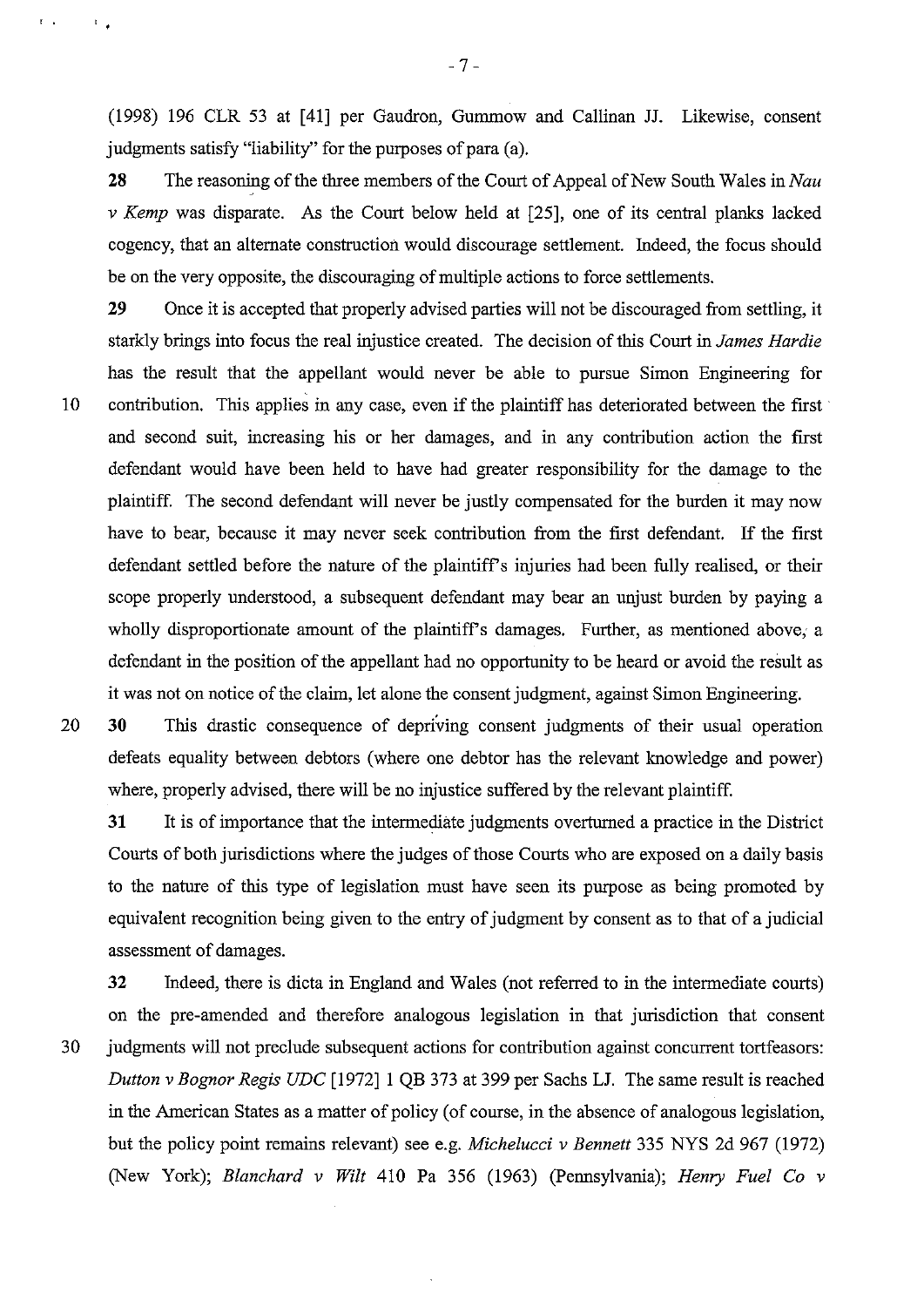*Whitebread* 236 F 2d 742 (1956) (District of Columbia); *State Farm Mut Auto Ins Co v Continental Cas Co* 264 Wis 492 (1951) (Wisconsin).

33 That course of authority establishes that even if the unproven assertion that this position discourages early settlements is correct (which the appellant submits the Court below rightly disagreed with), that such vague assertions should not be valued above equality of debtors, with a subsequent defendant suffering the burden of facing the risk of disproportionate responsibility for the injury.

**34** Indeed, the very present problem is that this position cannot pertain in the relevant States of this country because of the decision of this Court in *James Hardie.* In circumstances 10 where the third sub-paragraph of the legislation compels that result, it is unfair to promote a view of the second sub-paragraph that leaves a subsequent defendant in the position of the appellant exposed to such a dramatic risk, as a result of decisions made by the plaintiff and the original defendant/s without notice to the subsequent defendant, especially where giving consent judgments their usual effect creates no relevant injustice for the plaintiff.

### **PART VII: Legislation**

 $\mathbf{r}$ .

 $\bar{V}$ 

Law Reform (Contributory Negligence & Tortfeasors' Contribution) Act 1947 (WA), sec 7 Civil *Liability Act* 2002 (WA), Part IF *Law Reform (Miscellaneous Provisions) Act* 1946 (NSW), sec 5 *Law Reform Act* 1995 (Qld), sec 6

20 *Law Reform (Miscellaneous Provisions) Act* 1956 (NT), sec 12

### **PART VIII: Orders sought**

- 1. Appeal allowed with costs.
- 2. Set aside the orders of the Court of Appeal of the Supreme Court of Western Australia made on 12 April 2011 and, in their place, order that the appeal to that Court be dismissed with costs.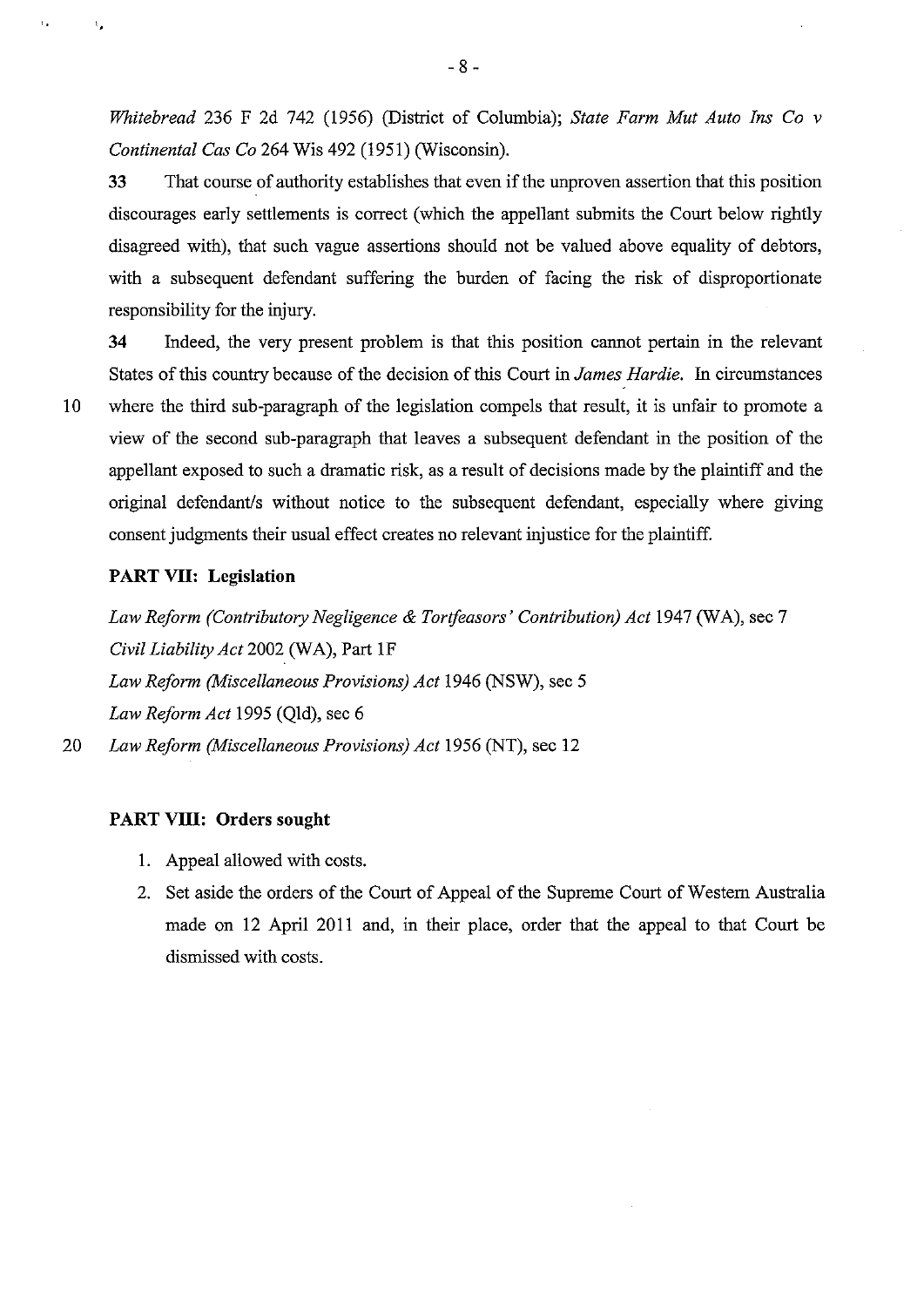Dated 6 January 2012

Ĺ

BretWalker Tel; (02) 8257 2527 Fax: (02) 9221 7974 Email: maggie.dalton@stjames.net.au

10 Counsel for the appellant

Peter Kulevski Tel; (02) 9376 0611 Fax: (02) 9210 0636 Email: peter.kulevski@banco.net.au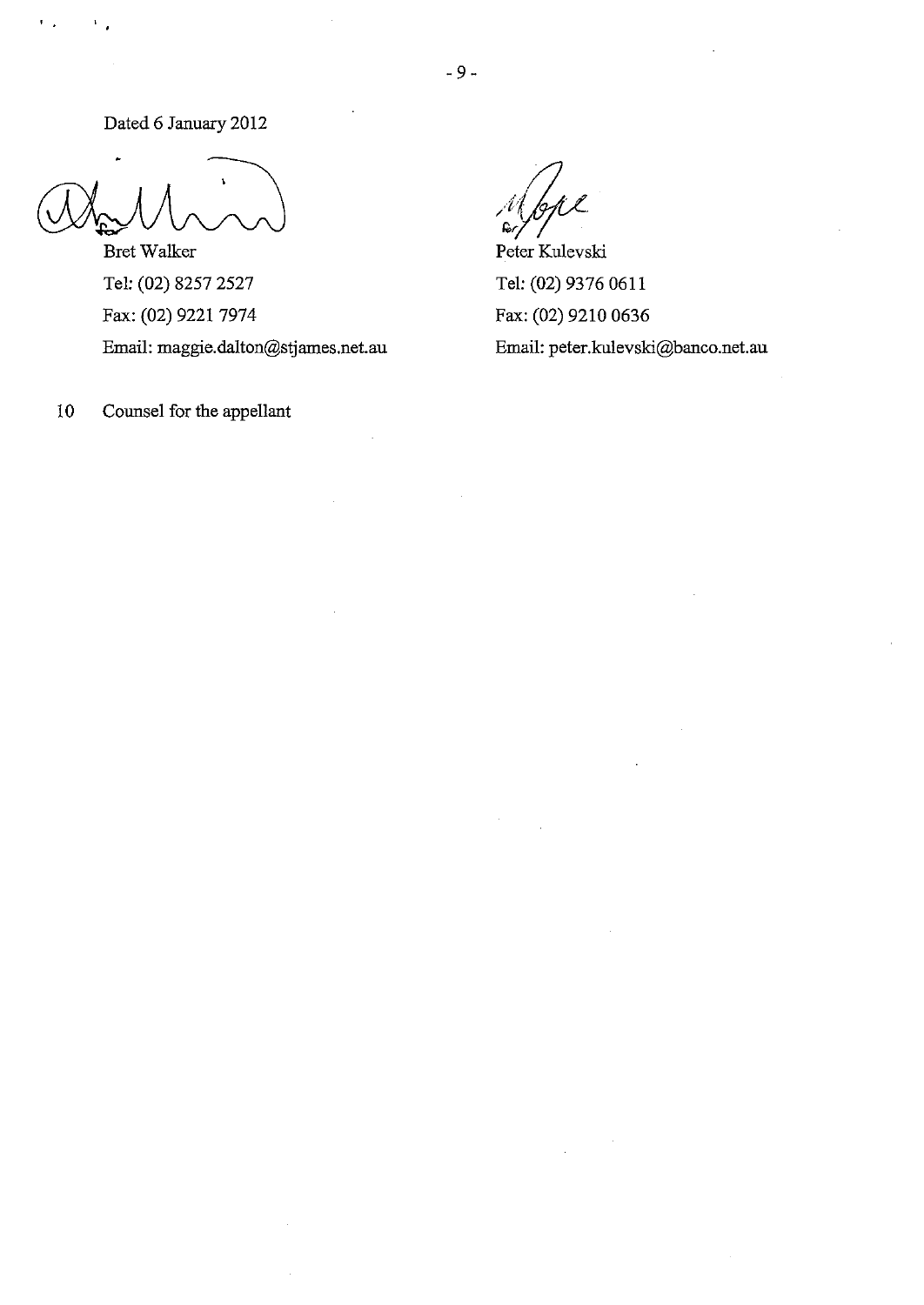

' I • I ,

Western Australia

## **Law Reform (Contributory ·Negligence and Tortfeasors' Contribution) Act 1947·**

.. Reprint 3: The Act as at 3 June 2011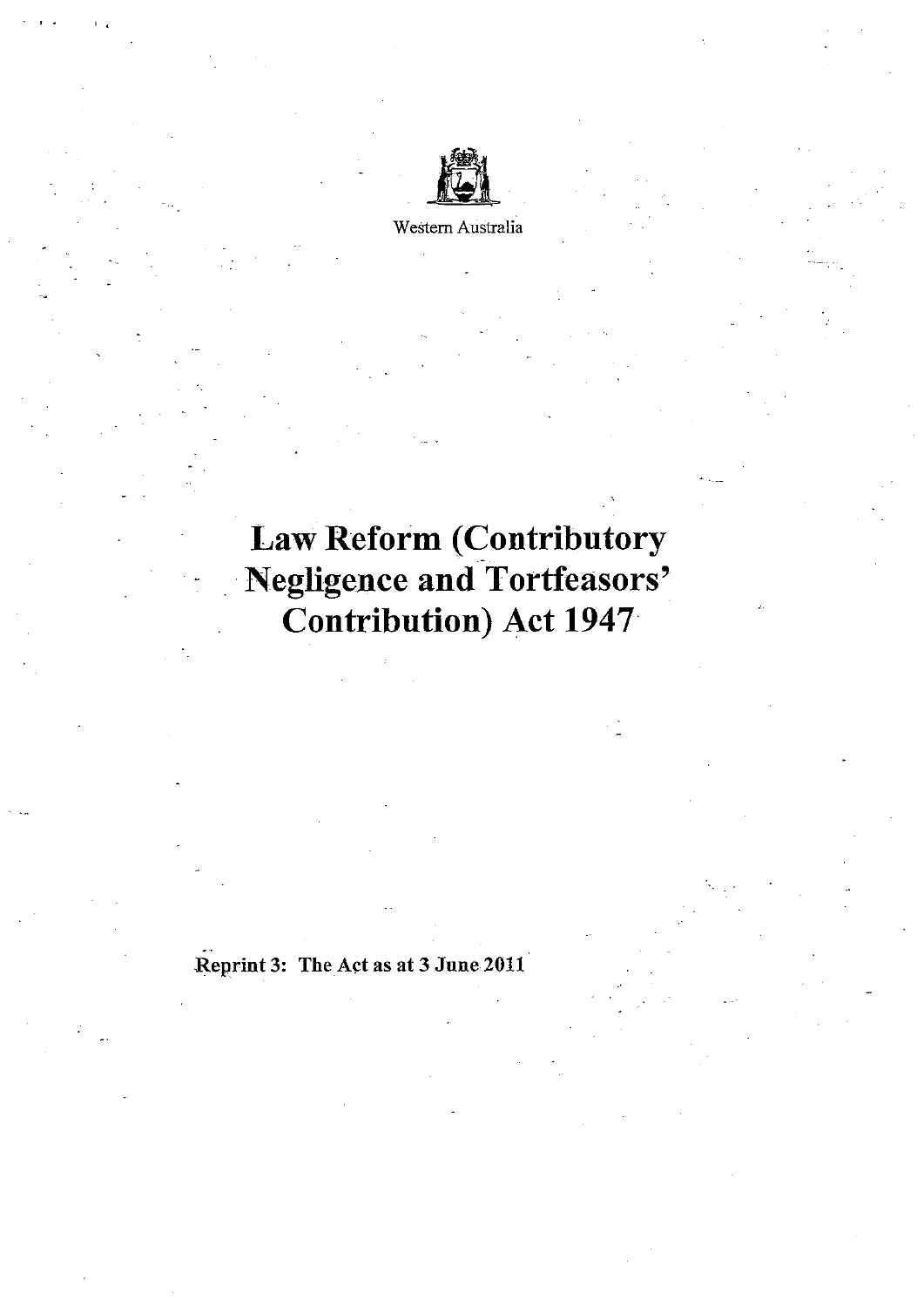**Law Reform (Contributory Negligence and Tortfeasors' Contribution) Act 1947**  Contribution between tortfeasors **Part 3** 

**s. 7** 

### Part 3 - Contribution between tortfeasors

*[Heading inserted'oy No. 19 of2010* s. *46(3).}* 

 $\mathbf{r}$ 

### **7. R,ules applicable if there are 2 or more tortfeasors**

(1) Subject to Part 1F of the *Civil Liability Act 2002*, where damage is suffered by any person as the result of a tort $-$ 

- (a) judgment recovered against any tortfeasor liable in respect of that damage shall not be a bar to an action against any· other person who would, if sued, have been liable as a joint tortfeasor in respect of the same damage;
- (b) if more than one action is brought in respect-of that. damage by or on behalf of the person by whom it was suffered, or for the benefit of the estate, or of the wife, husband, parent or child of that person, against tortfeasors liable in respect of the damage (whether as joint tortfeasors or otherwise) the sums recoverable under the judgments given in those actions by way of damages shall not in the aggregate exceed the amount of the damages awarded by the judgment first given: and in any of those actions, other than that in which judgment is first given, the plaintiff shall not be entitled to costs unless the court is of opinion that there was reasonable ground for bringing the action;
- (c) any tortfeasor liable in respect of that damage may, recover contribution from any other tortfeasor who is or would if sued have been liable in respect of the same damage whether as a joint tortfeasor or otherwise but so that no person shall be entitled to recover contribution under this section from any person entitled to be indemnified by him in respect of the liability for which contribution is sought.
- $(1A)$  A person shall be entitled to be indemnified within the meaning of subsection  $(1)(c)$  —
	- (a) if his complicity in the tort arose from fraud or misrepresentation practised on him by the person from

Reprint 3 page 7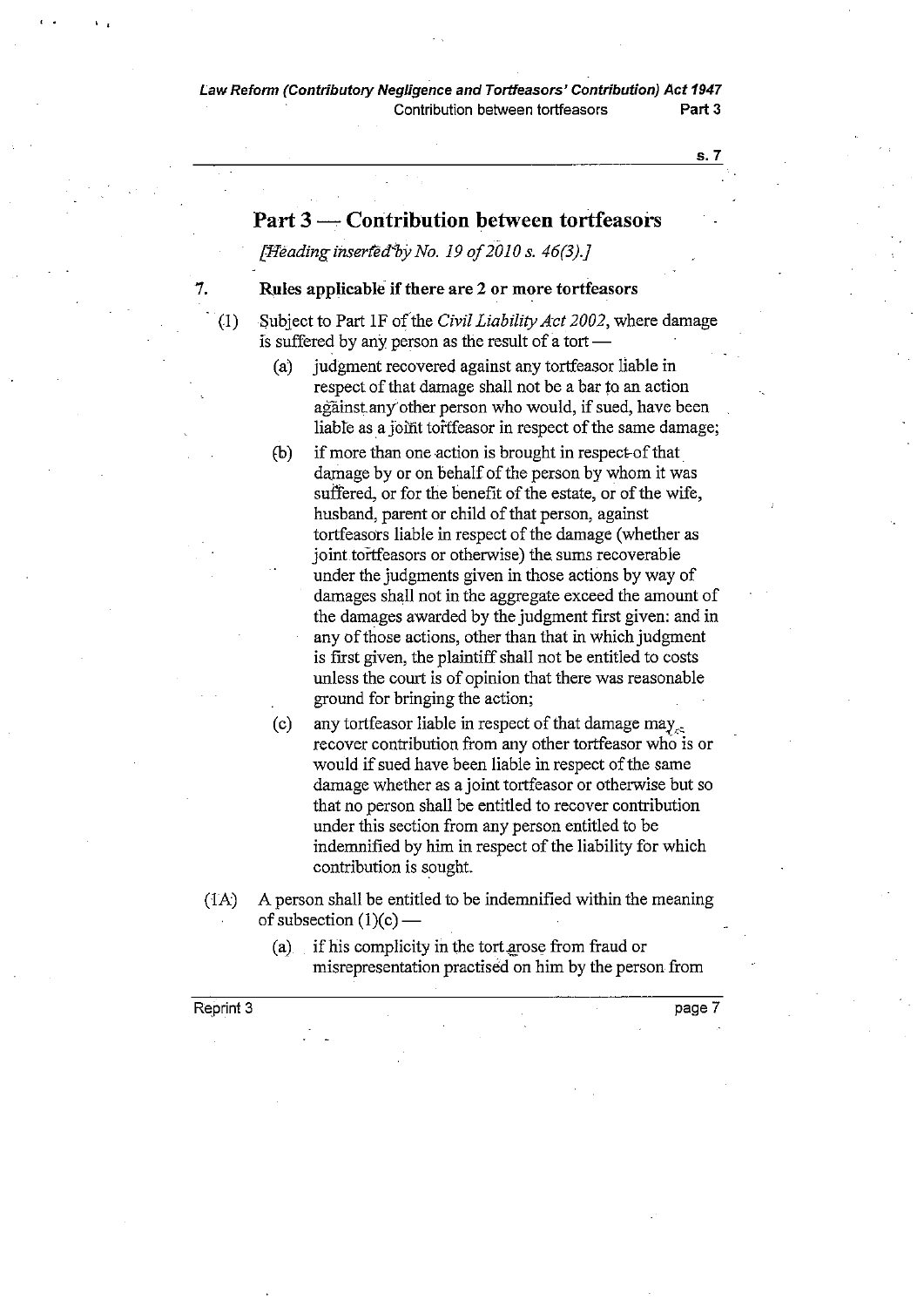Law Reform (Contributory Negligence and Tortfeasors' Contribution) Act 1947 Part 3 Contribution between tortfeasors

whom the indemnity is sought so that he honestly believed and had no reasonable cause to suspect the truth of the matters represented to him and would not have been liable in tort if such matters had been true;

 $(b)$  where the act was not clearly illegal or tortious in itself and the person seeking indemnity had no knowledge when the tort was committed of the true legal character of the act;

(c) where he is responsible on grounds of vicarious liability as for example in the case of master and servant or as a member of a partnership where the act was done without his copnivance, knowledge or express authority.

 $(1B)$  Except in the case of an indictable offence arising out of some negligent act or omission, no contribution may be claimed by a person who is responsible for damages in tort if in the circumstances of the case he is or might be found guilty of any indictable offence (including an indictable offence punishable on summary conviction).

(2) In any proceedings for contribution under this section the amount of the contribution recoverable from any person shall be such as may be found by the court to be just and equitable; and the court shall have power to exempt any person from liability to make contribution, or to direct that the contribution to be recovered from any person shall amount to a complete indemnity.

 $(3)$  For the purposes of this section  $-\frac{1}{2}$ 

- (a) the expressions *parent* and *child* have the same meanings respectively as they have for the purposes of the Fatal Accidents Act;
- (b) the reference in this section to *thejudgmentfirst given*  shall, in a case where that judgment is reversed on appeal, be construed as a reference to the judgment first given which is not so reversed and, in a case where a

page 8 Reprint 3

s. 7

' .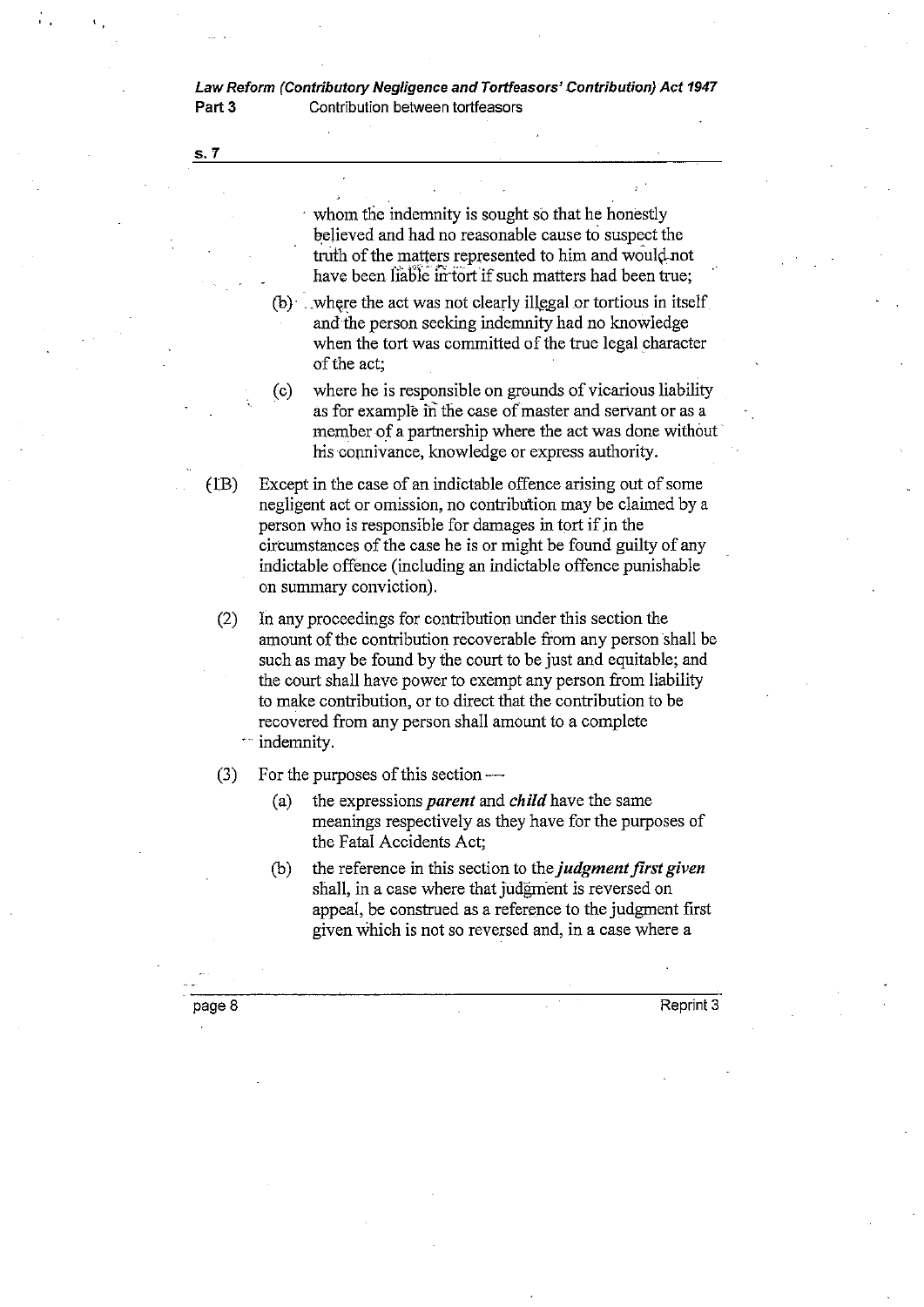**Law Reform (Contributory Negligence and Tortfeasors' Contribution) Act 1947 Contribution between tortfeasors** 

**s. 7** 

jüdgment is varied on appeal, be construed as a reference to that judgment as so varied.

*[S.ec\_tion* 7 *amended* by *No. 58* ~f2003 *s. 14; No: 19 of20jo* · *s. 51.]* 

Reprint 3

page 9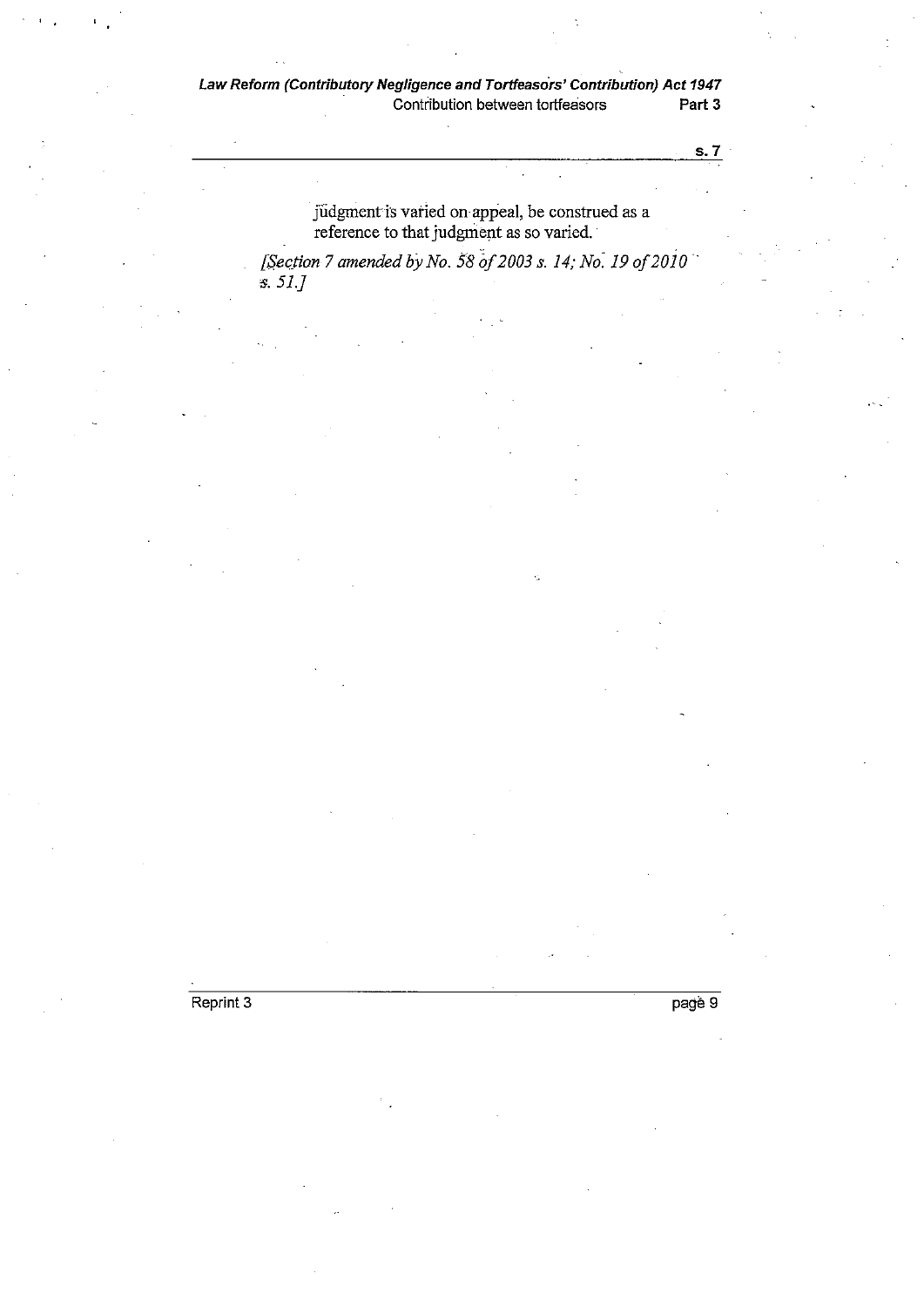

 $\bullet$  ' $\bullet$  ' $\bullet$ ' $\bullet$ 

Western Australia

## Civil Liability Act 2002..

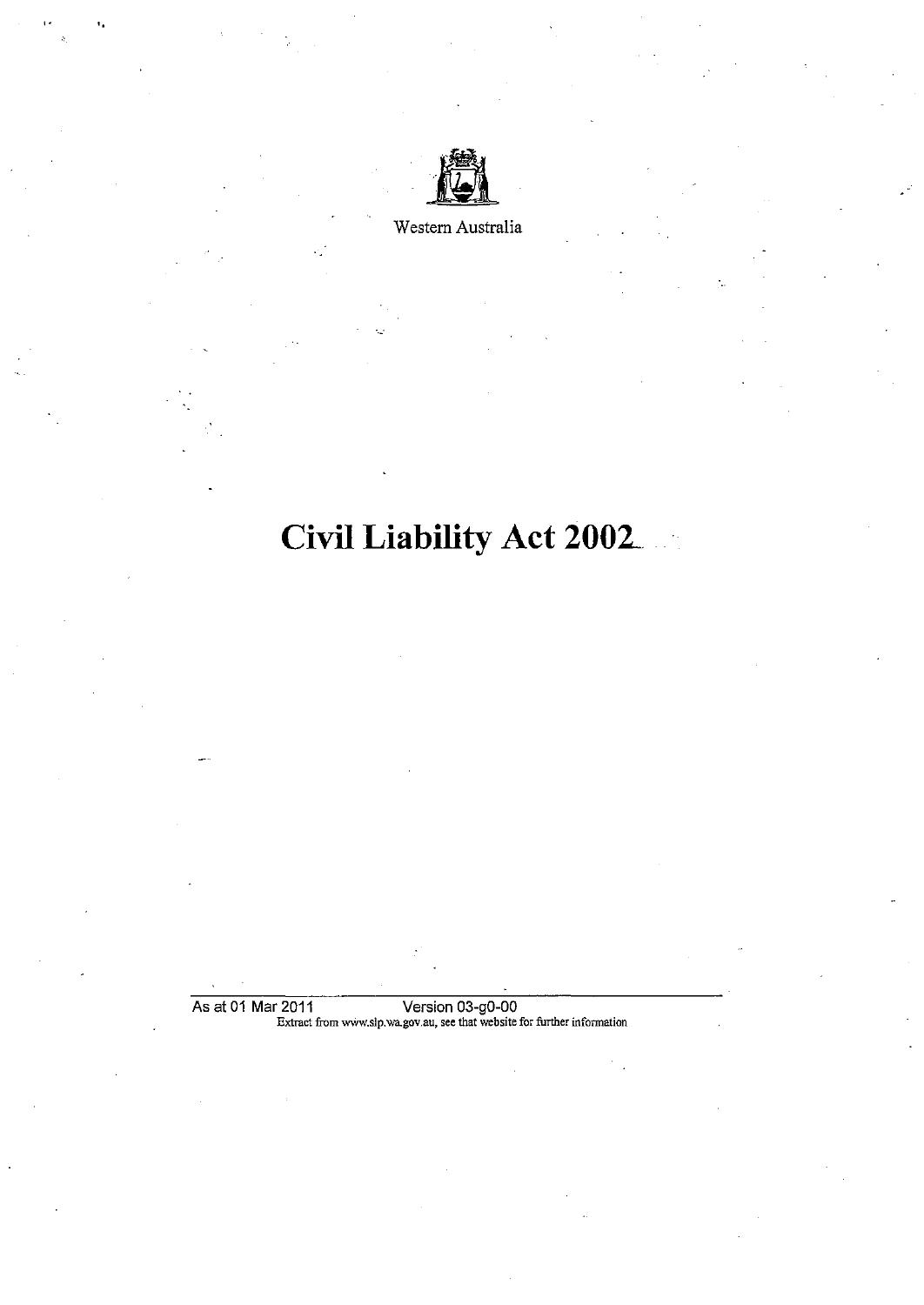### **Civil Liability Act 2002**  Proportionate liability **Part 1F**

**s.SAI** 

### Part 1F - Proportionate liability

*[Heading inserted by No. 58 of 2003 s. 9.}* 

**SAl. Terms used** 

'.

In this Part-

*apportionable claim* means -

- (a) a claim for economic loss or damage to property in an action for damages (whether in contract, tort or otherwise )-arising from a failure to take reasonable care (but not including any claim arising out of personal injury); or
- (b) a claim for economic loss or damage to property in an action for damages under the *Fair Trading Act 2010*  based on misleading or deceptive conduct;

*concurrent wrongdoer*, in relation to a claim, means a person who is one of 2 or more persons whose act or omission caused, independently of each other or jointly, the damage or loss that is the subject of the claim.

*[Section 5A1 inserted by No. 58 of2003 s. 9; amended by No. 43 oj2004 s. 6; No. 58 oj2010 s. 193.}* 

### **SAJ. Application of Part**

- (1) For the purpose of this Part it does not matter that a concurrent wrongdoer is insolvent, is being wound up or has ceased to exist or died.
- (2) This Part does not apply  $-$ 
	- (a) to a claim for damages of a class that is excluded from the operation of this Part by section 3A; or
	- (b) to the extent that its operation is excluded, modified or restricted in accordance with section 4A.

As at 01 Mar 2011 Version 03-g0-00 page 33 Extract from www.slp.wa.gov.au, see that website for further information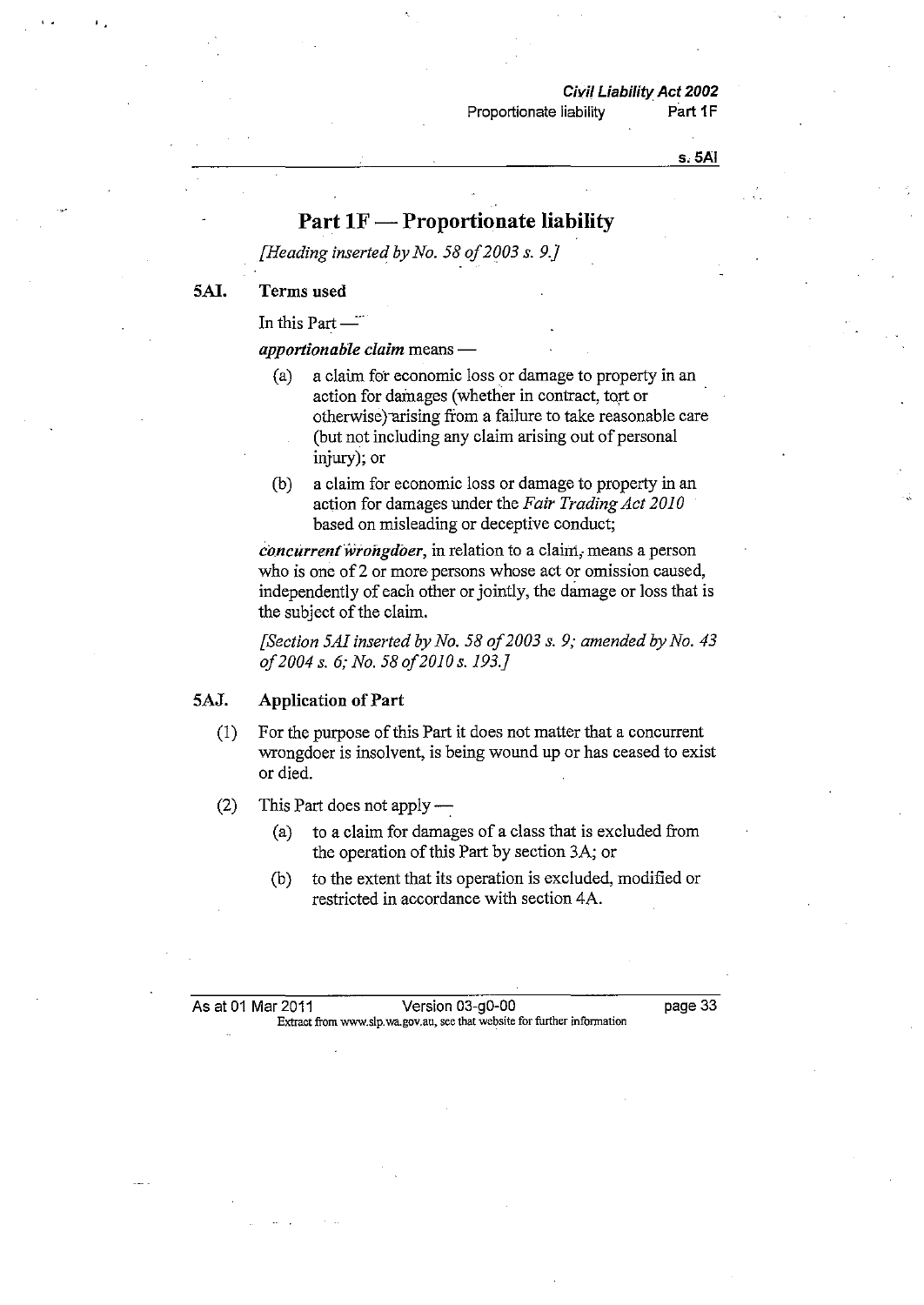Civil Liability Act 2002 Part 1F Proportionate liability

s. SAJA

### (3) This Part applies only to causes of action that accrue after the commencement of the *Civil Liability Amendment Act 2003*  section 9.

 $(4)$  For the purposes of this Part, there is a single apportionable claim in proceedings in respect of the same loss or damage even if the claim for the loss or damage is based on more than one cause of action (whether or not of the same or a different kind).

*[Section 5AJ inserted by No. 58 of 2003 s. 9; amended by No. 43 of2004 s. 7.}* 

#### 5AJA. Certain concurrent wrongdoers not to have benefit of apportionment

(1) Nothing in this Part operates to limit the liability of a concurrent wrongdoer (an *excluded concurrent wrongdoer)* in proceedings involving an apportionable claim if-

- (a) the concurrent wrongdoer intended to cause the economic loss or damage to property that is the subject of the claim;
- (b) the concurrent wrongdoer fraudulently caused the economic loss or damage to property that is the subject of the claim; or
- (c) the civii liability of the concurrent wrongdoer was otherwise of a kind excluded from the operation of this Part by section 3A.
- (2) The liability of an excluded concurrent wrongdoer is to be determined in accordance with the legal rules, if any, that (apart from this Part) are relevant.
- (3) The liability of any other concurrent wrongdoer who is not an excluded concurrent wrongdoer is to be determined in accordance with the provisions of this Part.

*[Section 5AJA inserted by No. 43 of 2004 s. 8.]* 

page 34 Version 03-g0-00 As at 01 Mar 2011 Extract from www.slp.wa.gov.au, see that website for further information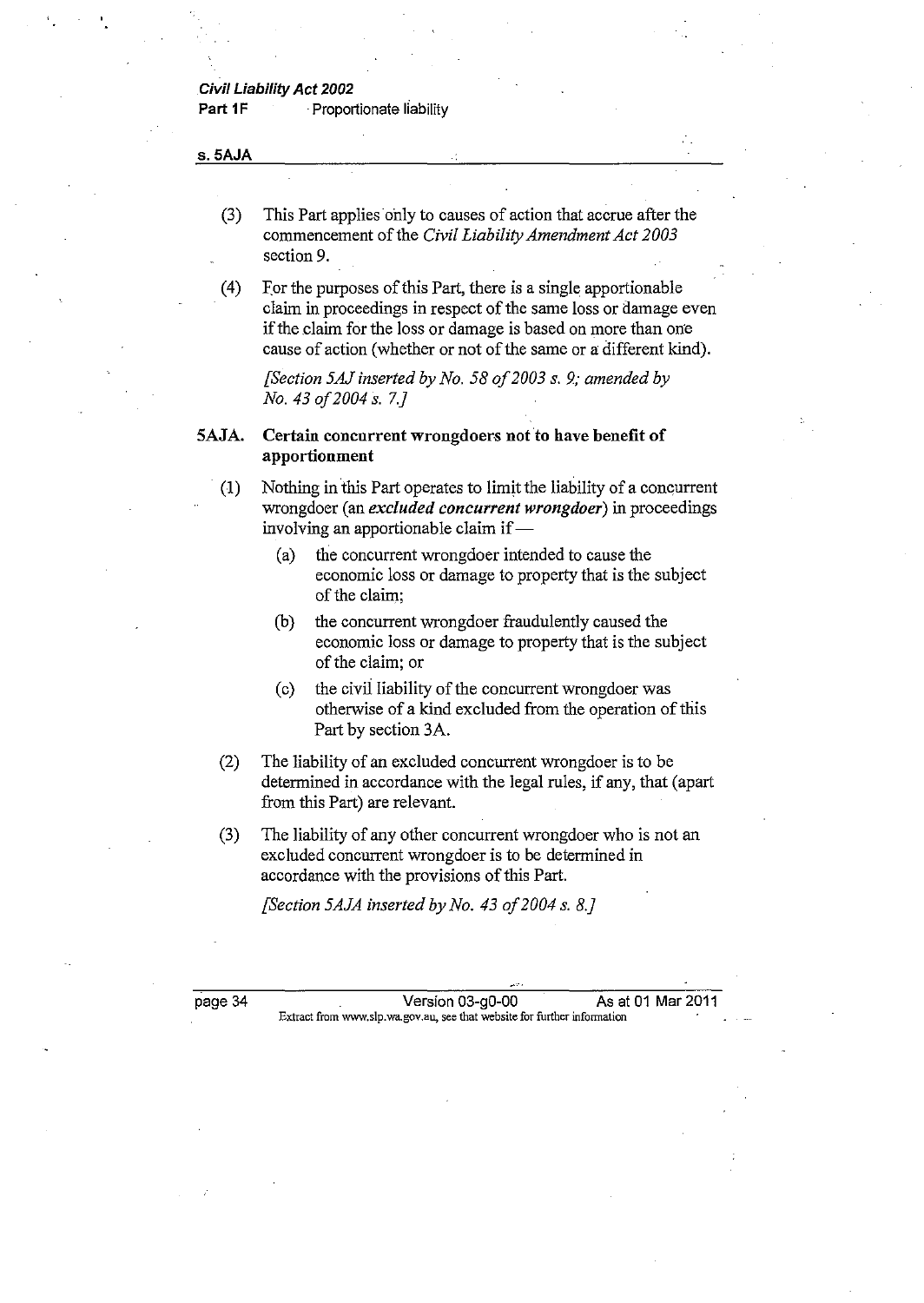**s.5AK** 

### **SAK. Proportionate liability for apportionable claims**

 $\mathcal{L}(\mathbf{r})$ 

- (1) In any proceedings involving an apportionable claim  $-$ 
	- (a) .the liability of a defendant who is a concurrent wrongdoer in relation to that claim is limited to an amount reflecting that proportion of the damage or loss claimed that the court considers just having regard to the extent of the defendant's responsibility for the damage or loss; and
	- $(b)$  the court may give judgment against the defendant for not more than that amount.
- (2) If proceedings involve both an apportionable claim and a claim that is not an apportionable claim  $-$ 
	- (a) liability for the apportionable claim is to be determined in accordance with the provisions of this Part; and
	- (b) liability for theother claim is to be determined in accordance with the legal rules, if any, that (apart from ·this Part) are relevant
- (3) In apportioning responsibility between defendants in the proceedings -
	- (a) the court is to exclude that proportion of the damage or loss in relation to which the plaintiff is contributorily negligent under any relevant law; and
	- (b) the court is to have regard to the comparative responsibility of any concurrent wrongdoer who is not a party to the proceedings.
- ( 4) This section applies in proceedings involving an apportionable claim whether or not all concurrent wrongdoers are parties to the proceedings.
- (5) A reference in this Part to a defendant in proceedings includes any person joined as a defendant or other party in the proceedings (except as a plaintiff) whether joined under this Part, under rules of court or otherwise.

*[Section 5AK inserted* by *No. 58 of2003 s. 9.]* 

As at 01 Mar 2011 **Version 03-g0-00 page 35 Extract from www.slp. wagov.au, see that website for further infonnation**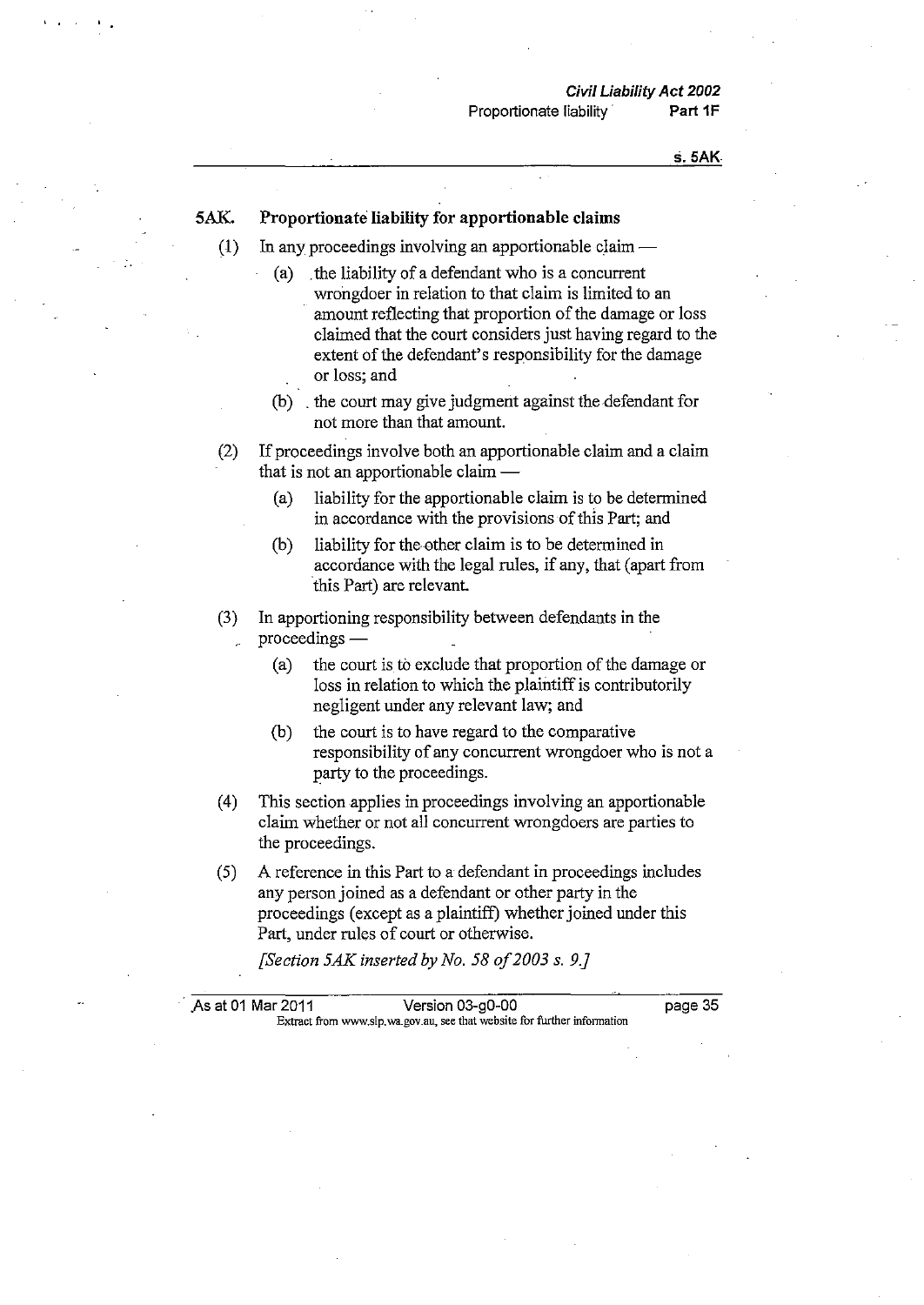Civil Liability Act 2002 Part 1F Proportionate liability

#### s. 5AKA

..

### SAKA. Duty of defendant to inform plaintiff about concurrent wrongdoers

 $(1)$  If  $-$ 

(a) a defendant in proceedings involving an apportionable claim has reasonable grounds to believe that a particular person (the *other person)* may be a concurrent wrongdoer in relation to the claim;

- (b) the defendant fails to give the plaintiff, as soon as practicable, written notice of the information that the  $defendant$  has about  $-$ 
	- (i) the identity of the other person; and
	- (ii) the circumstances that may make the other person a concurrent wrongdoer in relation to the claim;

and

(c) the plaintiff unnecessarily incurs costs in the proceedings because the plaintiff was not aware that the other person may be a concurrent wrongdoer in relation to the claim,

the court hearing the proceedings may order that the defendant pay all or any of those costs to the plaintiff.

(2) The court may order that the costs to be paid by the defendant be assessed on an indemnity basis or otherwise.

*[Section 5AKA inserted by No. 43 of 2004 s. 9.]* 

#### SAL. Contribution not recoverable from defendant

- (1) A defendant against whom judgment is given under this Part as a concurrent wrongdoer in relation to an apportionable claim  $-$ 
	- (a) cannot be required to contribute to the damages or contribution recovered from another \_concurrent wrongdoer in respect of an apportionable claim (whether or not the damages or contribution are recovered in the

page 36

Version 03-g0-00 As at 01 Mar 2011 Extract from www.slp.wa.gov.au, see that website for further information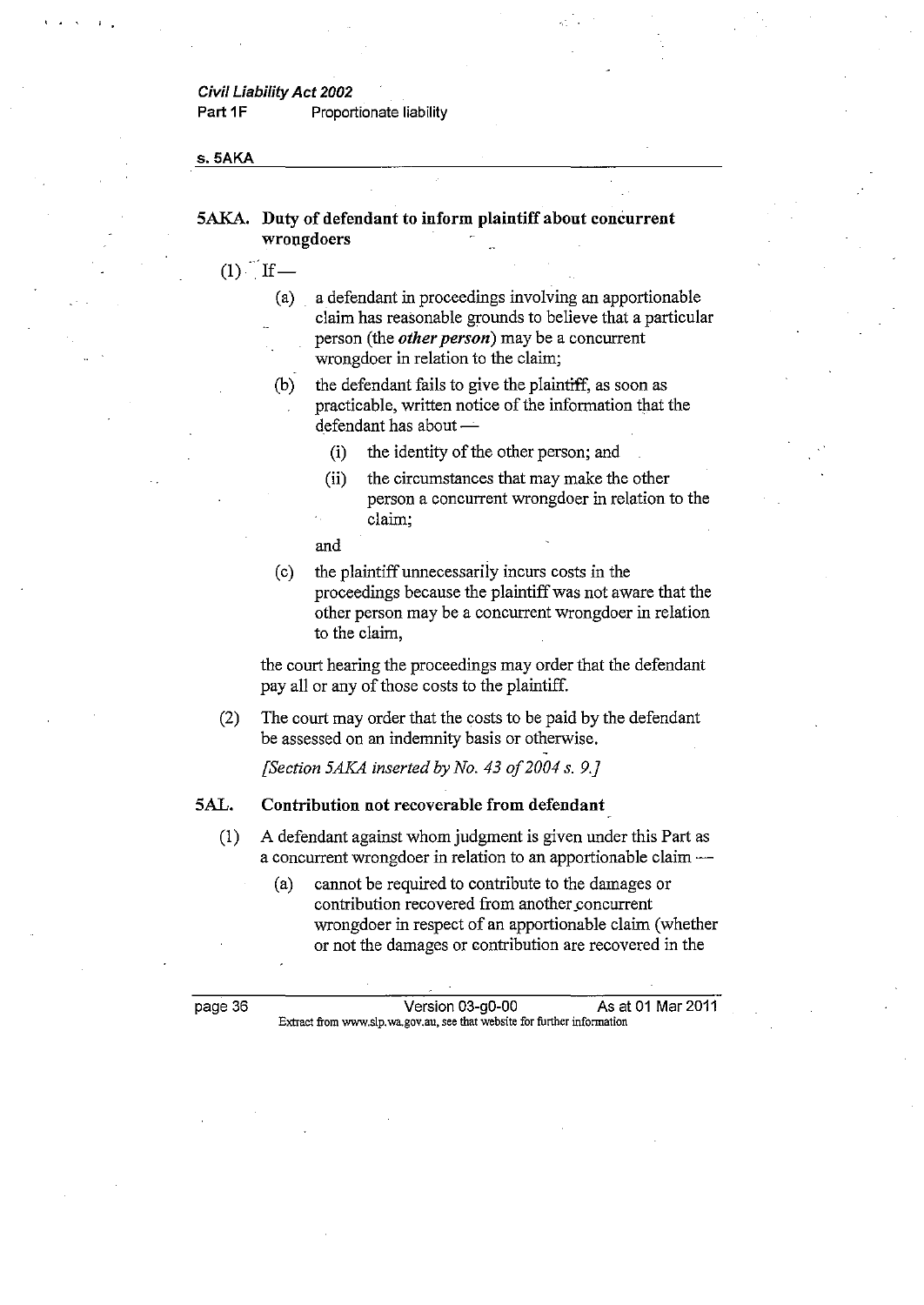same proceedings in which judgment is given against the defendant); and

- (b) cannot be required to indemnify any such wrongdoer.
- (2) Subsection (1) does not affect an agreement by a qefendant to contribute to the damages recoverable from or to indemnify another concurrent wrongdoer in relation to an apportionable claim.

*[Section 5AL inserted by No. 58 of2003 s. 9; amended by No. 43 of2004 s. 10.}* 

### SAM. **Subsequent actions**

- $(1)$  In relation to an apportionable claim, nothing in this Part or any other law prevents a plaintiff who has previously recovered judgment against a concurrent wrongdoer for an apportionable part of any damage or loss from bringing another action against any other concurrent wrongdoer for that damage or loss.
- (2) In any proceedings in respect of any action referred to in subsection **(1)** the plaintiff cannot recover an amount of damages that, having regard to any damages previously recovered by the plaintiff in respect of the damage or loss, would result in the plaintiff receiving compensation for damage or loss that is greater than the damage or loss actually sustained by the plaintiff.

*[Section 5AM inserted by No. 58 of 2003 s. 9.}* 

### **SAN. Joining non-party concurrent wrongdoers in the action**

- (1) The court may give leave for any one or more persons to be joined as defendants in proceedings involving an apportionable claim.
- (2) The court is not to give leave for the joinder of any person who was a party to any previously concluded proceedings in respect of the apportionable claim.

*[Section 5AN inserted by No. 58 of 2003 s. 9.]* 

| As at 01 Mar 2011 | Version 03-g0-00                                                         | page 37 |
|-------------------|--------------------------------------------------------------------------|---------|
|                   | Extract from www.slp.wa.gov.au, see that website for further information |         |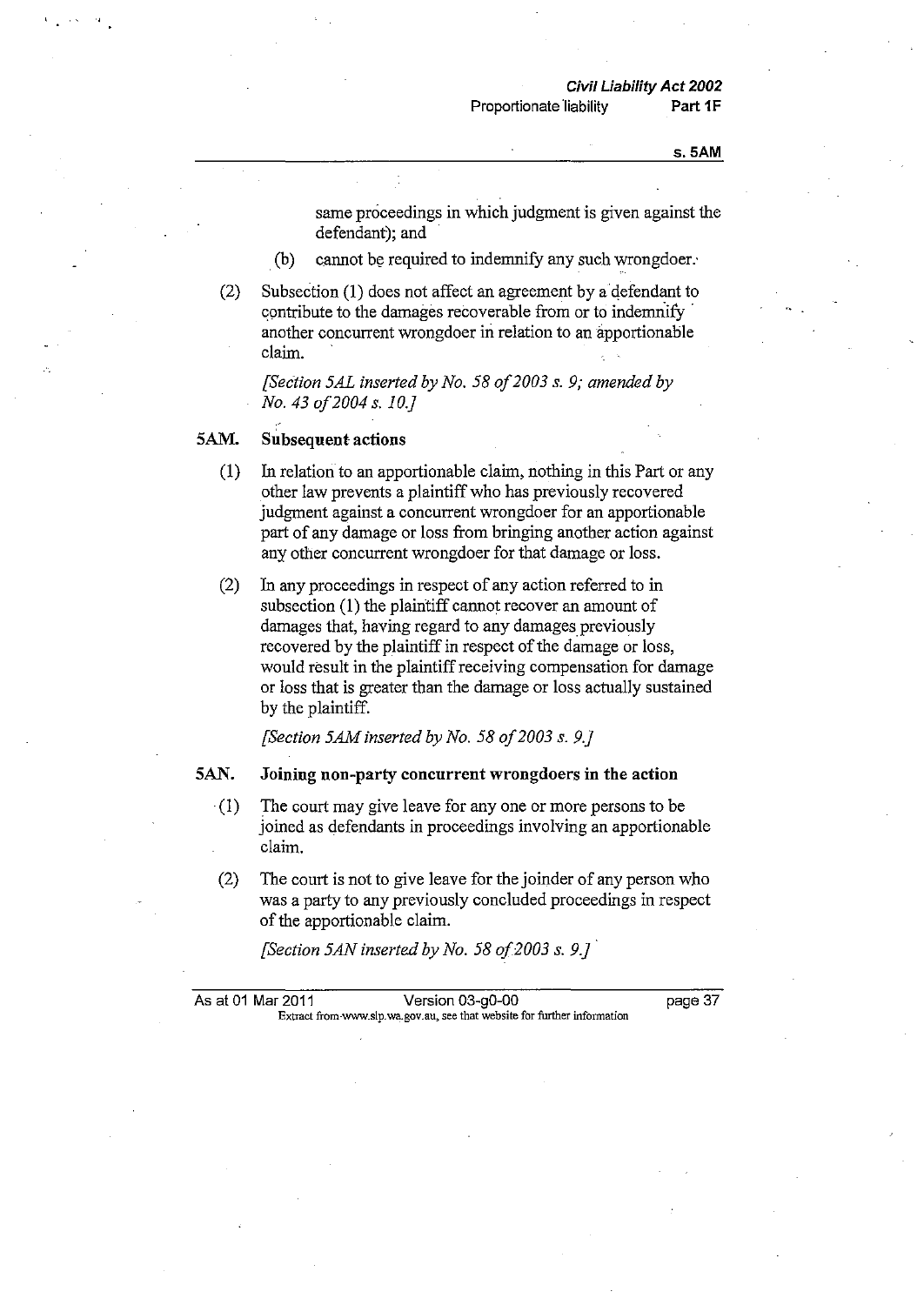**Civil Liability Act 2002 Part 1F** Proportionate liability

**s.SAO** 

I<br>I 'est a

### **SAO. Part does not prevent other liability or operation of other Act**

Nothing in this Part-

- (a) prevents a person from being held vicariously liable for a proportion of any apportionable claim for which another person is liable;
- (b) prevents a partner from being held severally liable with another partner for that proportion of an apportionable claim for which the other partner is liable; or
- (c) affects the operation of any Act to the extent that it imposes several liability on any person in respect of what would otherwise be an apportionable claim.

*[Section SAO inserted by No. 58 of2003 s. 9.]* 

page 38

Version 03-g0-00 As at 01 Mar 2011 **Extract from www.slp.wagov .au, see that website for further infonnation**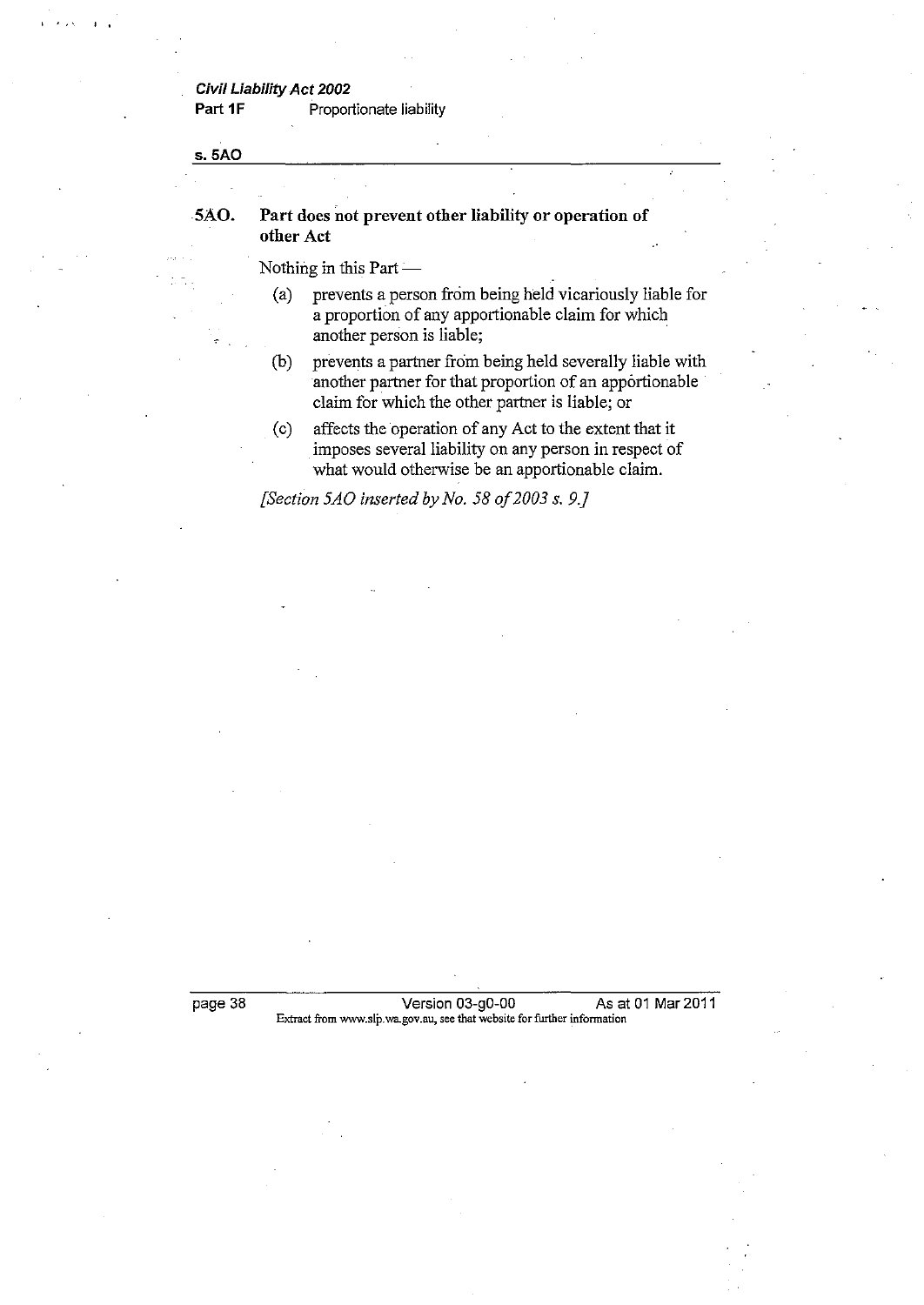### **Law Reform (Miscellaneous Provisions) Act 1946 No 33**



### **Status Information**

#### Currency of version

 $\mathcal{C}^{\infty}$  '  $\mathcal{C}^{\infty}$ 

Current version for 19 May 2010 to date (accessed 6 January 2012 at 12:23). Legislation on this site is usually updated within 3 working days after a change to the legislation.

#### Provisions in force

The provisions displayed in this version of the legislation have all commenced. See Historical notes

Responsible Minister

Attorney General

#### Authorisation

This version of the legislation is compiled and maintained in a database of legislation by the Parliamentary Counsel's Office and published on the NSW legislation website, and is certified as the form of that legislation that is correct under section 45C of the Interpretation Act 1987.

File last modified 19 May 2010.

### **·Contents**

Long title

Part 1 Preliminary

1 Name of Act

### Part 2 Alternative defendants and third party procedure

1A Application

2 Special provisions in relation to certain actions of tort

3 Third parties

4 Rules of court

### Part 3 Contribution between tort-feasors

5 Proceedings against and contribution between joint and several tort **feasors** 

### Part 4 Attachment of insurance moneys

httn://www.legislation.nsw.gov.an/fullhtml/inforce/act+33+1946+cd+0+N?  $06/01/2012$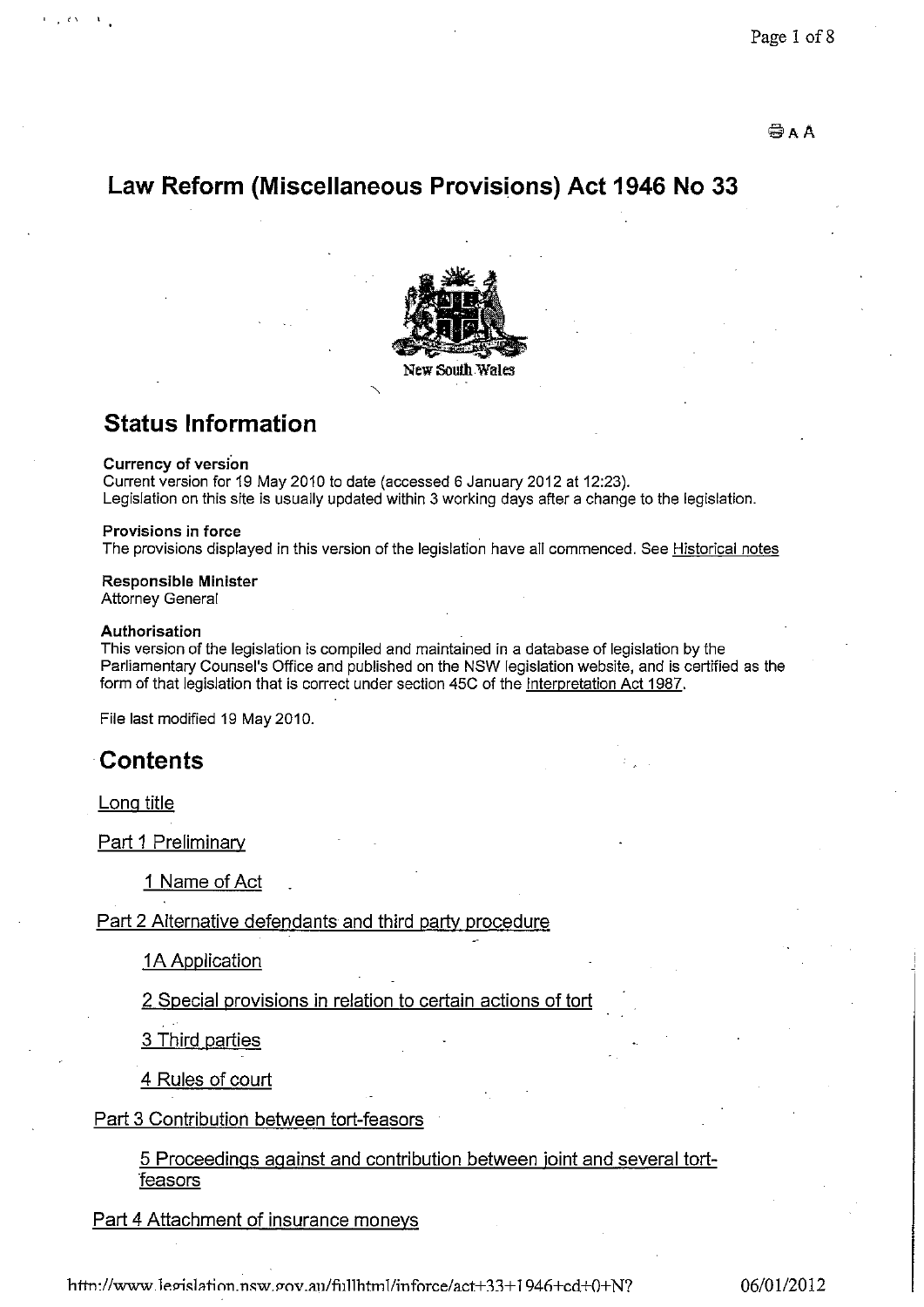(b) in relation to proceedings in the Local Court in its exercise of jurisdiction under the *Civil Procedure Act 2005,* by the Governor.

### **Part 3 Contribution between tort-feasors**

.--.:

 $q \rightarrow$ 

- **5 Proceedings against and contribution between joint and several tort-feasors** 
	- (1) Where damage is suffered by any person as a result of a tort (whether a crime or not):
		- (a) judgment recovered against any tort-feasor liable-in respect of . that damage shall not be a bar to an action against any other person who would, if sued, have been liable as a joint tort-feasor in respect of the same damage,
		- (b) if more than one action is brought in respect of that damage by or on behalf of the person by whom it was suffered, or for the benefit of the estate, or of the spouse, brother, sister, half-brother, half-sister, parent or child, of that person, against tort-feasors liable in respect of the damage (whether as joint tort-feasors or otherwise) the sums recoverable under the judgments given in those actions by way of damages shall not in the aggregate exceed the amount of the damages awarded by the judgment first given; and in any of those actions, other than that in which judgment is first given, the plaintiff shall not be entitled to costs unless the court is of opinion that there was reasonable ground for bringing the action,
		- (c) any tort-feasor liable in respect of that damage may recover contribution from any other tort-feasor who is, or would if sued have been, liable in respect of the same damage, whether as a joint tort-feasor or otherwise, so, however, that no person shall be entitled to recover contribution under this section from any person entitled to be indemnified by that person in respect of the liability in respect of which the contribution is sought.
	- (2) In any proceedings for contribution under this section the amount of the contribution recoverable from any person shall be such as may be found by the court to be just and equitable having regard to the extent of that person's responsibility for the damage; and the court shall have power to exempt any person from liability to make contribution, or to direct that the contribution to be recovered from any person shall amount to a complete indemnity.
	- (3) For the purposes of this section:
		- (a) the expressions "parent" and "child" have the same meanings as they have for the purposes of the *Compensation to Relatives Act ofl897* as amended by subsequent Acts, and
		- (b) the reference in this section to "the judgment first given" shall, in a case where that judgment is reversed on appeal, be construed as a reference to the judgment first given which is not so reversed and, in a case where a judgment is varied on appeal, be construed as a reference to that judgment as so varied, and

http://www.legislation.nsw.gov.au/fullhtml/inforce/act+33+1946+cd+0+N? 06/01/2012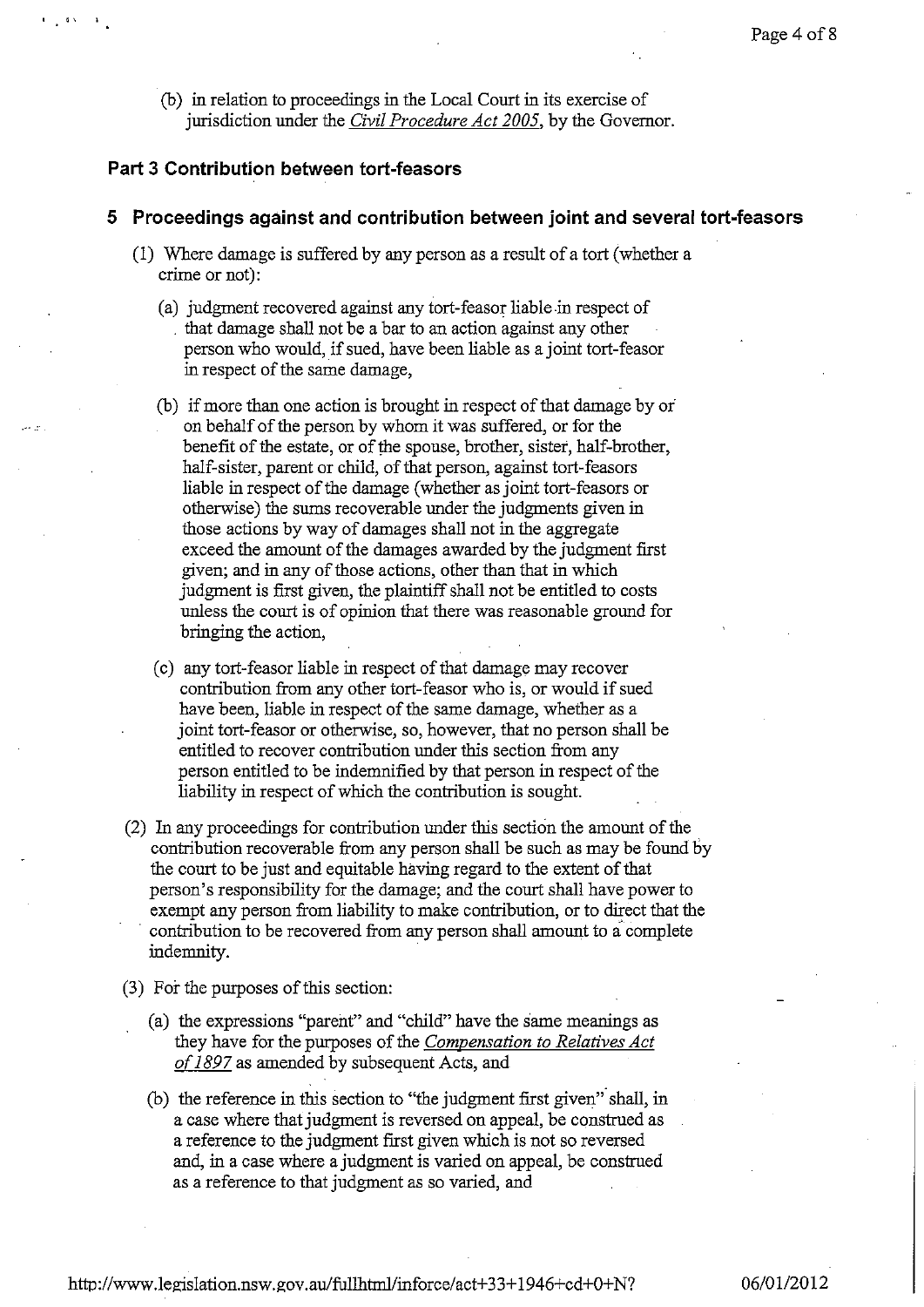(c) the expression *spouse* of a person includes the de facto partner of a person at the time of his or her death.

> **Note.** "De facto partner" is defined in section 21C of the lnteroretation Act 1987.

- (3A) For the purposes of this section, where a person commits a tort and the Crown is vicariously liable under section 8 of the *Law Reform (Vicarious Liability) Act 1983* in respect of that tort, the Crown and the person are joint tort-feasors.
- ( 4) Nothing in this section shall:

•.

 $\mathcal{L}$ 

- (a) apply with respect to any tort committed before the commencement of this Part, or
- ( al) apply so as to cause the Crown and a person in the service of the Crown to be joint tort-feasors with respect to a tort to which section 8 of the *Law Reform (Vicarious Liability) Act 1983* applies committed before the day appointed and notified under section 2 (2) of the *Law RefOrm (Vicarious Liability) Act 1983,* or
- (b) affect any criminal proceedings against any person in respect of any wrongful act, or
- (c) render enforceable any agreement for indemnity which would not have been enforceable if this section had not been passed.
- (5) An amendment made to this section by the *Miscellaneous Acts Amendment (Relationships) Act 2002* does not apply in respect of an action where the tort concerned occurred before the commencement of the amendment.

### **Part 4 Attachment of insurance moneys**

- **6 Amount of liability to be charge on insurance moneys payable against that liability** 
	- (1) If any person (hereinafter in this Part referred to as the insured) has, whether before or after the commencement of this Act, entered into a contract of insurance by which the person is indemnified against liability to pay any damages or compensation, the amount of the person's liability shall on the happening of the event giving rise to the claim for damages or compensation, and notwithstanding that the amount of such liability may not then have been determined, be a charge on all insurance moneys that are or may become payable in respect of that liability.
	- (2) If, on the happening of the event giving rise to any claim for damages or compensation as aforesaid, the insured (being a corporation) is being wound up, or if any subsequent winding-up of the insured (being a corporation) is deemed to have commenced not later than the happening of that event, the provisions of subsection (1) shall apply notwithstanding the winding-up.
	- (3) Every charge created by this section shall have priority over all other charges affecting the said insurance moneys, and where the same insurance moneys are subject to two or more charges by virtue of this Part those charges shall have priority between themselves in the order of the dates of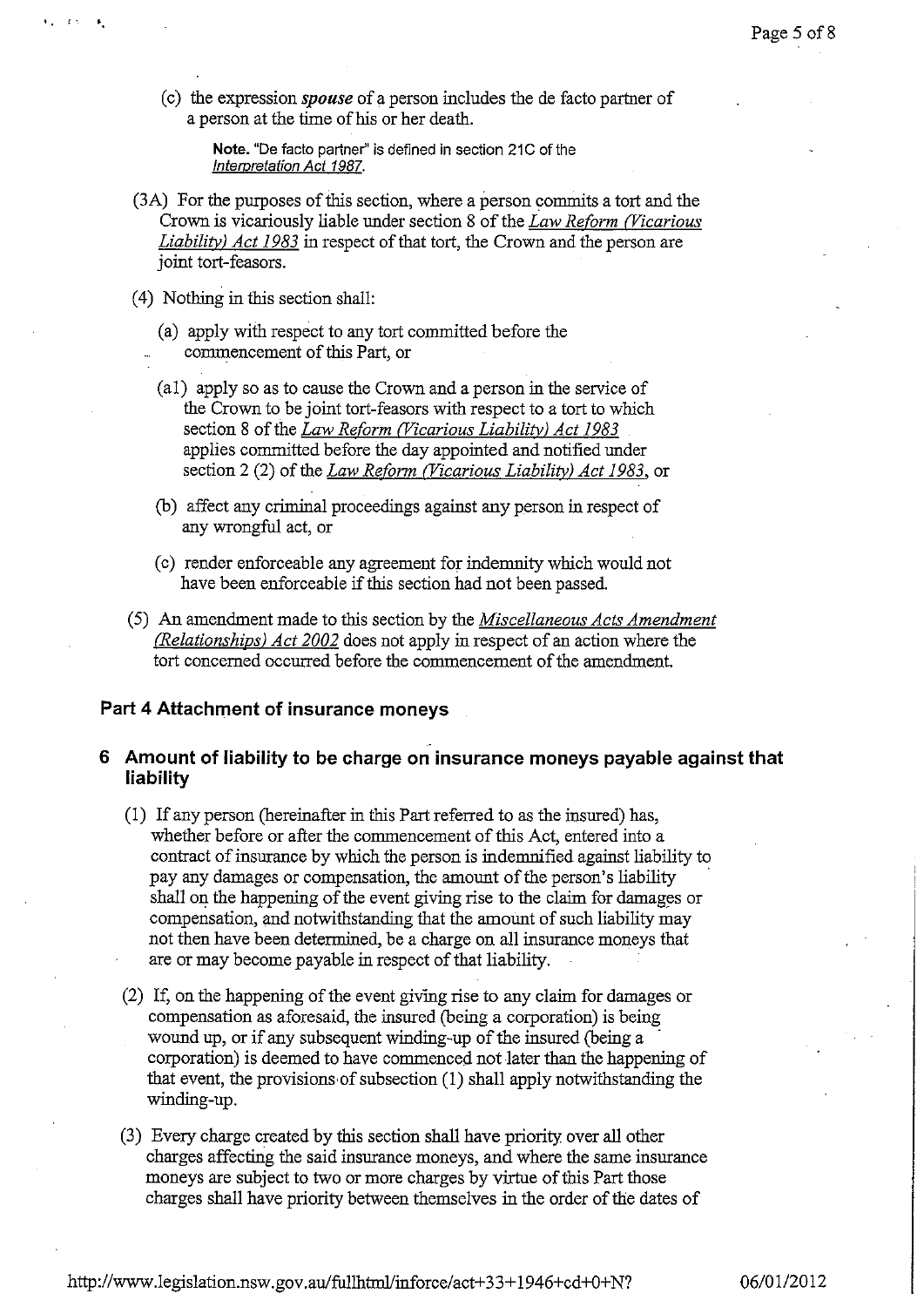

# Law Reform Act 1995

Reprinted as in force on 14 October 2010

Reprint No. 38

" I

This reprint is prepared by the Office of the Queensland Parliamentary Counsel Warning-This reprint is not an authorised copy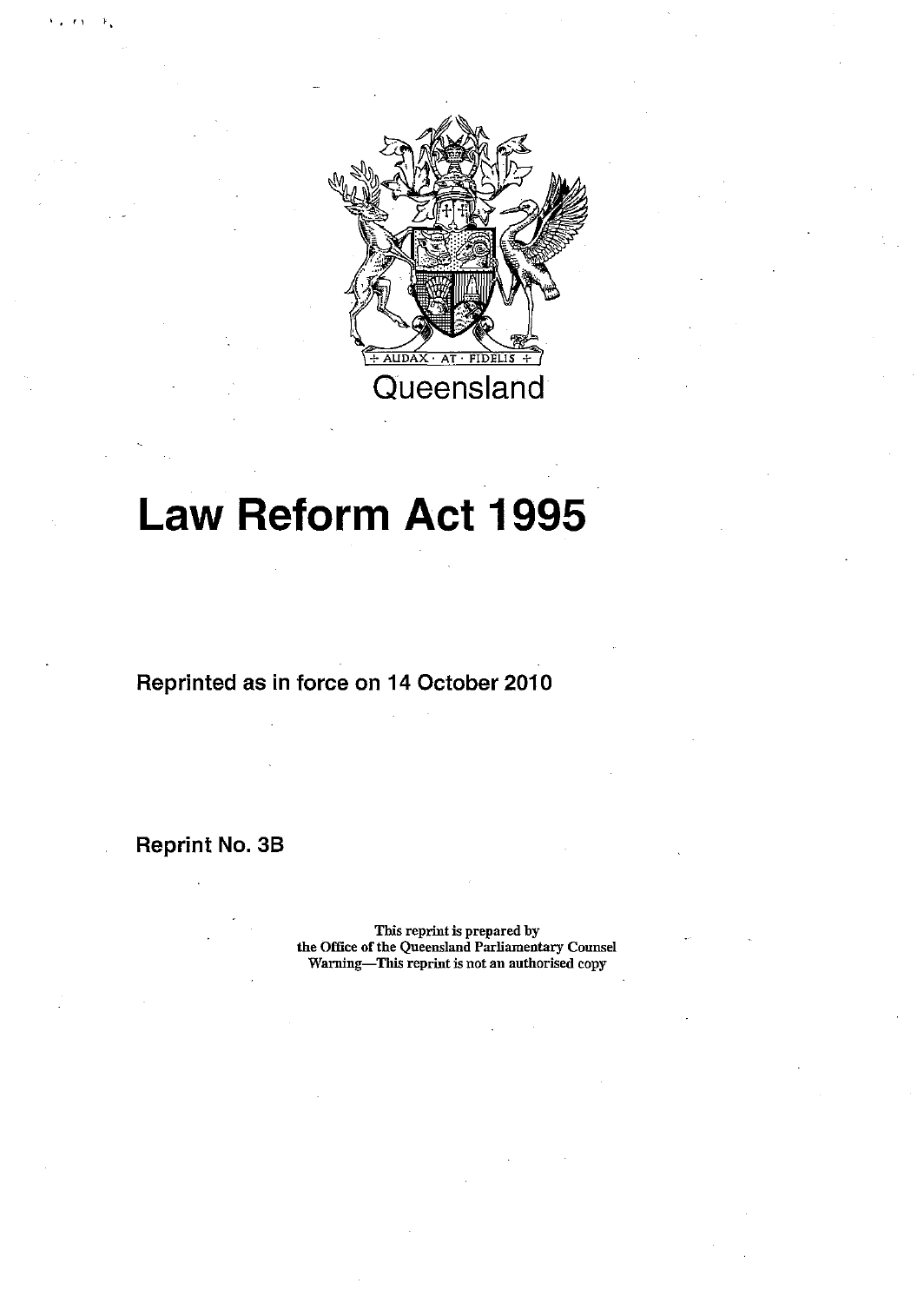Law Reform Act 1995

Part 3 Tortfeasors contribution and contributory negligence

[s 6]

( • f \~ **1** •

### **Division 2 Proceedings against, and contribution between, tortfeasors**

### **6 Proceedings against, and contribution between, joint and several tortfeasors** ·

Where damage is suffered by any person as a result of a tort (whether a crime or not) the following apply-

- ( a) judgment recovered against any tortfeasor liable in respect of that damage shall not be a bar to an action against any other person who would, if sued, have been liable as a joint tortfeasor in respect of the same damage;
- (b)· if more than 1 action is brought in respect of that damage by or on behalf of the person by whom it was suffered, or for the benefit of the estate, or of the spouse, parent, or child of that person, against tortfeasors liable in respect of the damage (whether as joint tortfeasors or otherwise )-the sums recoverable under the judgments given in those actions by way of damages shall not in the aggregate exceed the amount of the damages awarded by the judgment first given; and in any of those actions, other than that in which judgment is first given, the plaintiff shall not be entitled to costs unless the court is of opinion that there was reasonable ground for bringing the action;

(c) any tortfeasor liable in respect of that damage may recover contribution from any other tortfeasor who is, or would if sued have been, liable in respect of the same damage, whether as a joint tortfeasor or otherwise, so, however, that no person shall be entitled to recover contribution under this section from any person entitled to be indemnified by the person in respect of the liability in respect of which the contribution is sought.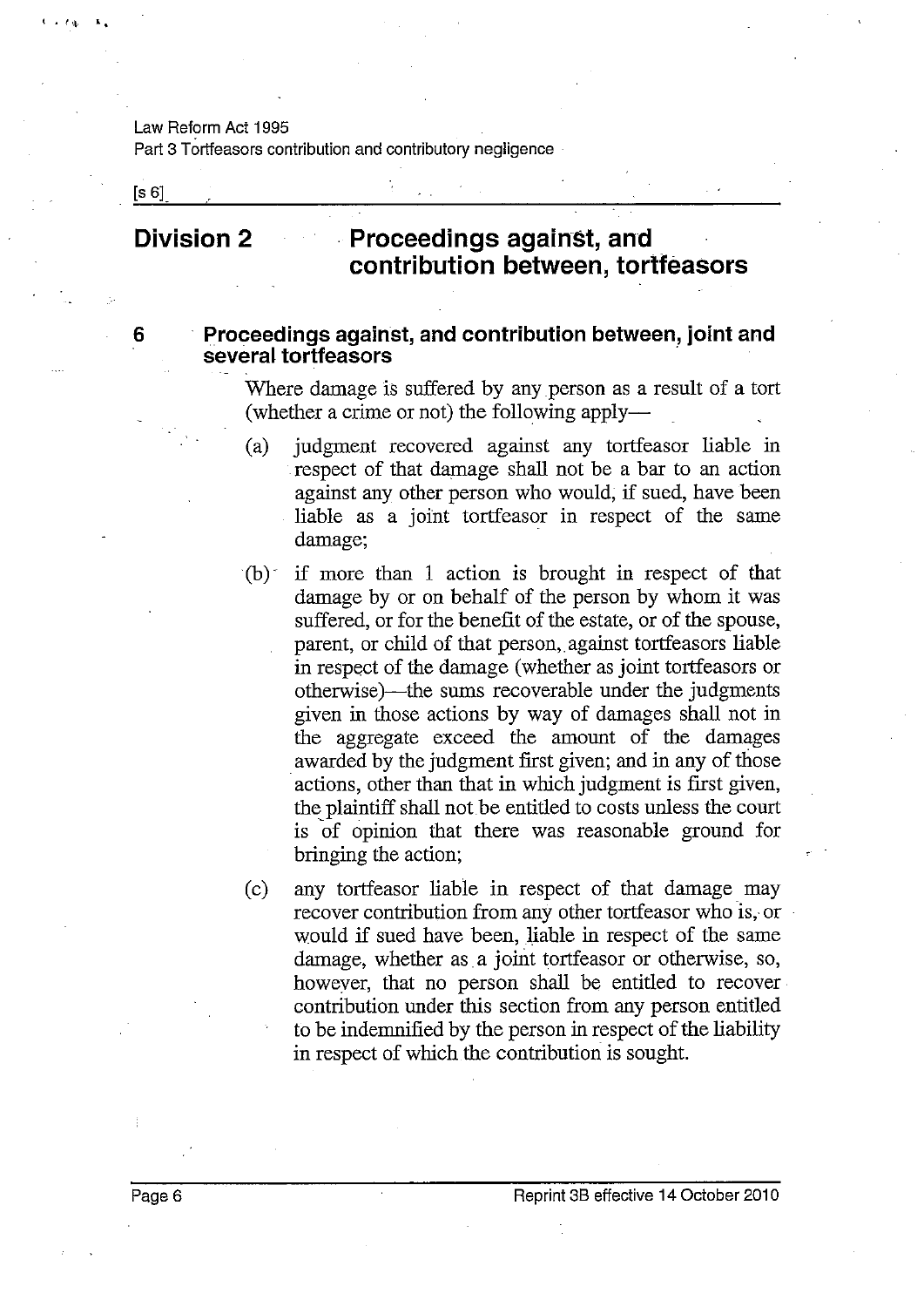### **NORTHERN TERRITORY OF AUSTRALIA**

( • ·' ) J; ..

### **LAW REFORM (MISCELLANEOUS PROVISIONS) ACT**

As in force at 1 July 2010

## **TABLE OF PROVISIONS**

| Part I                                        | <b>Preliminary</b>                                                                                                        |
|-----------------------------------------------|---------------------------------------------------------------------------------------------------------------------------|
| $\mathbf 1$<br>3<br>4                         |                                                                                                                           |
| Part II                                       | <b>Survival of causes of actions</b><br>$\mathcal{L}^{\mathcal{L}}$                                                       |
| 5<br>6<br>$\overline{7}$<br>$8 -$             | Damages in actions which survive under this Part  1<br>Provision for cases where person liable dies before or at time     |
| 9                                             |                                                                                                                           |
| Part IV                                       | <b>Proceedings against and contributions</b><br>between tort-feasors                                                      |
| 11<br>12                                      | <b>Contract Contract</b><br>Proceedings against and contribution between joint and                                        |
| 13<br>14                                      |                                                                                                                           |
|                                               |                                                                                                                           |
| Part V                                        | <b>Contributory negligence</b>                                                                                            |
| 15<br>16<br>17<br>18<br>19<br>20<br>21<br>21A | Transitional: application of section 16 on commencement of<br>Law Reform (Miscellaneous Provisions) Amendment Act 2001  8 |
| <b>Part VI</b>                                | <b>Common employment</b>                                                                                                  |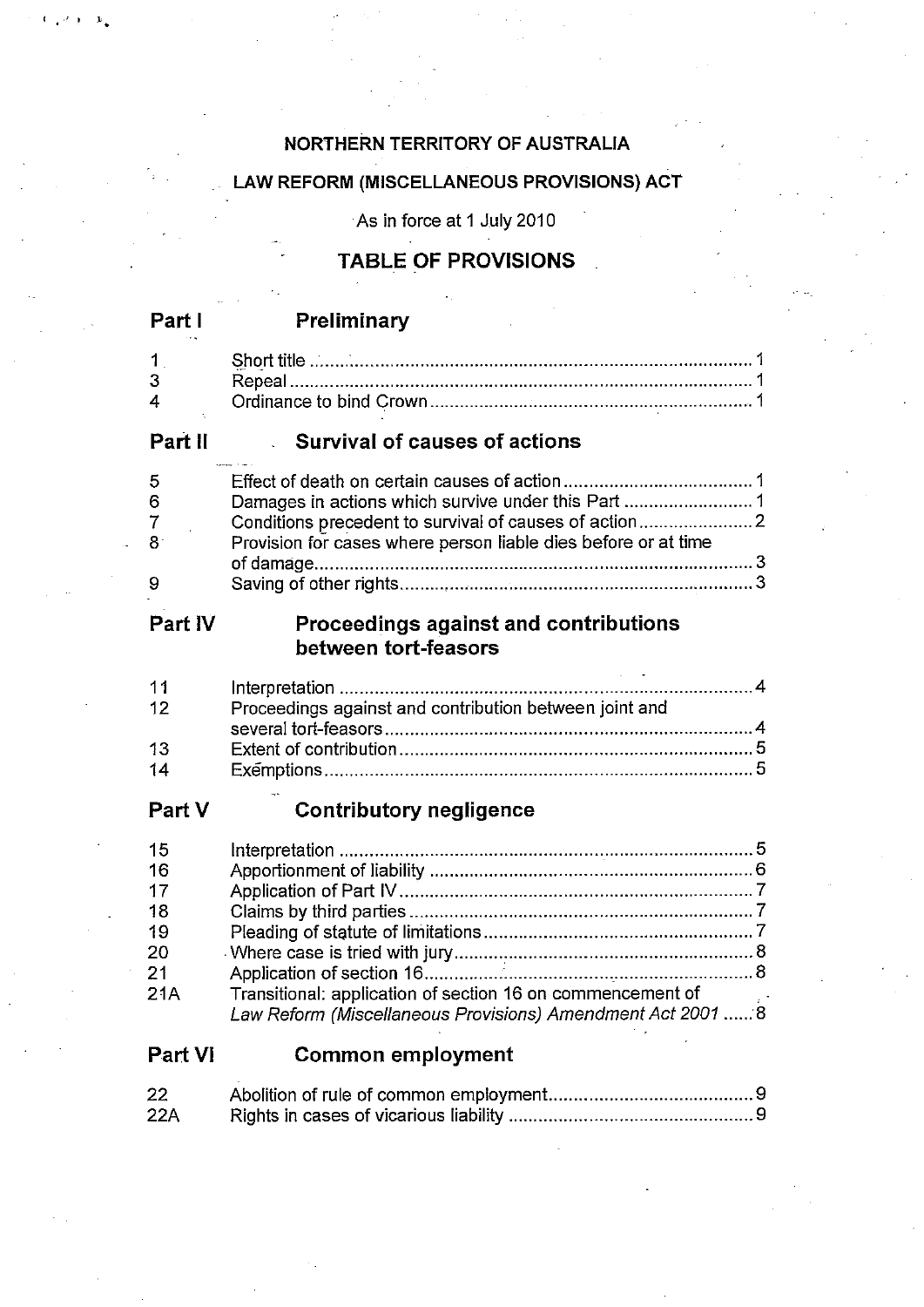**c** • " 'l *7 ..* 

Part IV Proceedings against and contributions between tort-feasors

### **Part IV Proceedings against and contributions between tort-feasors**

#### 11 Interpretation

In this Part:

- (a) **parent and child have the same meanings as they have in** the Compensation (Fatal Injuries) Ordinance; and
- (b) the reference to "the judgment first given" shall, in a case where that judgment is reversed on appeal, be construed as a reference to the judgment first given which is not so reversed; and, in a case where a judgment is varied on appeal, be construed as a reference to that judgment as so varied.

### 12 Proceedings against and contribution between joint and several tort-feasors

- (1) This section applies where damage is suffered by a person as a result of a tort (whether a crime or not).
- (2) Judgment recovered against a tort-feasor liable in respect of the damage is not a bar to an action against any other person who would, if sued, have been liable as a joint tort-feasor in respect of the same damage.
- (3) If more than one action is brought in respect of the damage by or on behalf of the person by whom it was suffered, or for the benefit of the estate, or of a spouse, de facto partner, brother, sister, halfbrother, half-sister, parent or child, of that person against tortfeasors liable in respect of the damage (whether as joint tortfeasors or otherwise):
	- (a) the sums recoverable under the judgments given in those actions by way of damages do not in the aggregate exceed the amount of the damages awarded by the judgment first given; and
	- $(b)$ in any. of those actions other than that in which judgment is first giveri, the plaintiff is not entitled to costs unless the court is of opinion that there was reasonable ground for bringing the action.
- (4) A tort-feasor liable in respect of the damage may recover contribution from any other tort-feasor who is, or would if sued have been, liable in respect of the same damage, whether as a joint tortfeasor or otherwise, but no person is entitled to recover contribution under this section from a person entitled to be indemnified by him in